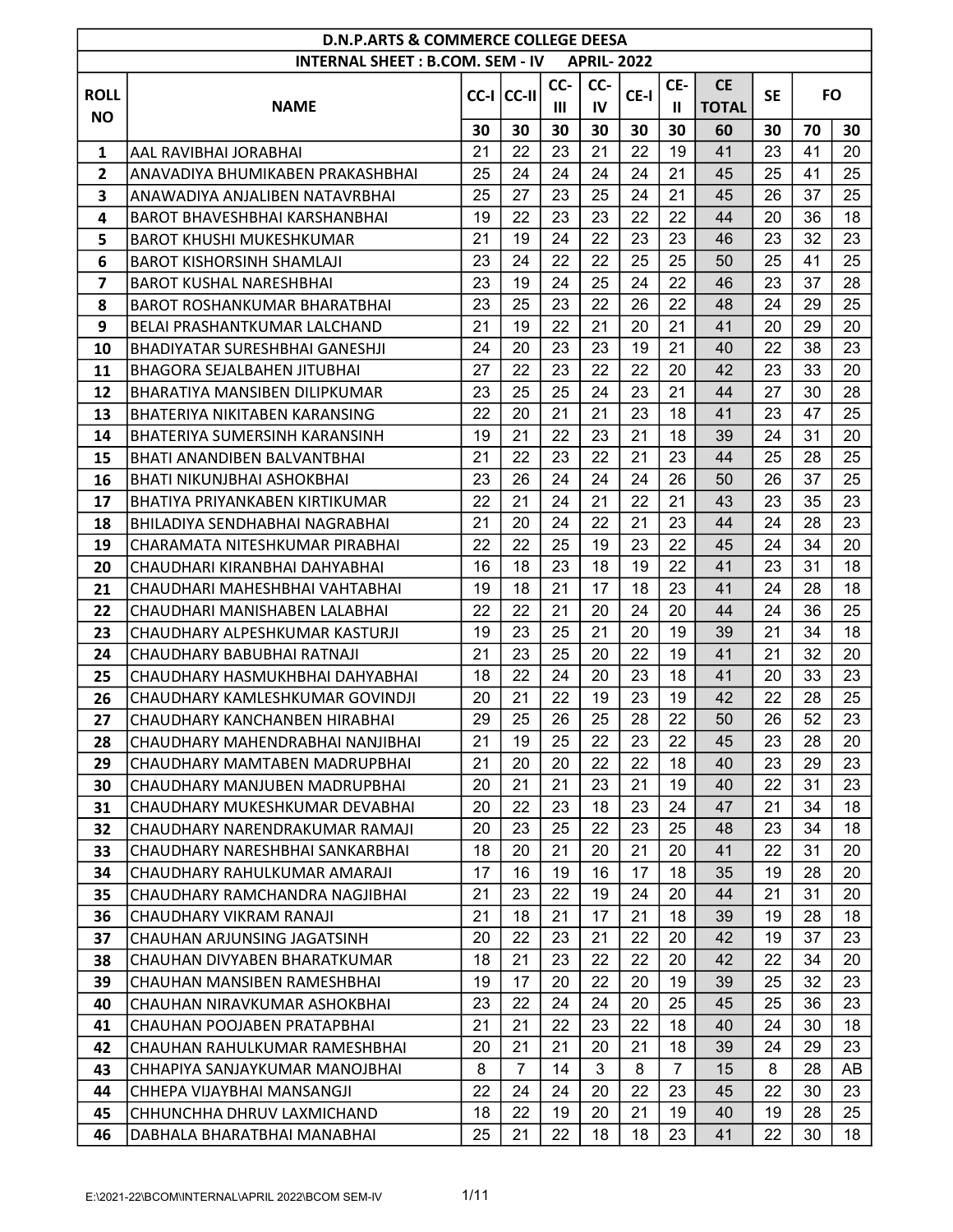|             | <b>D.N.P.ARTS &amp; COMMERCE COLLEGE DEESA</b><br><b>INTERNAL SHEET: B.COM. SEM - IV</b><br><b>APRIL-2022</b> |          |                |          |          |          |     |              |           |    |           |  |  |  |
|-------------|---------------------------------------------------------------------------------------------------------------|----------|----------------|----------|----------|----------|-----|--------------|-----------|----|-----------|--|--|--|
|             |                                                                                                               |          |                |          |          |          |     |              |           |    |           |  |  |  |
| <b>ROLL</b> |                                                                                                               |          | $CC-I$ $CC-II$ | CC-      | CC-      | CE-I     | CE- | <b>CE</b>    | <b>SE</b> |    | <b>FO</b> |  |  |  |
| <b>NO</b>   | <b>NAME</b>                                                                                                   |          |                | Ш        | IV       |          | Ш   | <b>TOTAL</b> |           |    |           |  |  |  |
|             |                                                                                                               | 30       | 30             | 30       | 30       | 30       | 30  | 60           | 30        | 70 | 30        |  |  |  |
| 47          | DABHI RAHUL MOHANBHAI                                                                                         | 20       | 18             | 18       | 20       | 18       | 19  | 37           | 19        | 28 | 25        |  |  |  |
| 48          | DANGRE BHAVIKABEN DIPAKBHAI                                                                                   | 23       | 21             | 25       | 23       | 22       | 21  | 43           | 21        | 37 | 23        |  |  |  |
| 49          | DARAJI PIYUSHBHAI UTTAMBHAI                                                                                   | 25       | 26             | 23       | 25       | 24       | 21  | 45           | 24        | 43 | 25        |  |  |  |
| 50          | DARBAR AJAYSING BACHUSING                                                                                     | 23       | 24             | 23       | 23       | 24       | 25  | 49           | 22        | 34 | 28        |  |  |  |
| 51          | DARJI KHUSHBUBEN PRAHALADBHAI                                                                                 | 19       | 19             | 23       | 20       | 21       | 22  | 43           | 22        | 33 | 18        |  |  |  |
| 52          | DARJI VAIBHAVKUMAR MUKESHBHAI                                                                                 | 18       | 17             | 20       | 20       | 15       | 18  | 33           | 19        | 14 | 20        |  |  |  |
| 53          | DAVE YASHKUMAR MUKESHBHAI                                                                                     | 19       | 20             | 18       | 20       | 20       | 19  | 39           | 18        | 28 | 23        |  |  |  |
| 54          | DESAI ASHOKBHAI ISHWARBHAI                                                                                    | 19       | 19             | 23       | 20       | 21       | 20  | 41           | 21        | 30 | 20        |  |  |  |
| 55          | DESAI GOKULBHAI ISHWARBHAI                                                                                    | 21       | 19             | 24       | 22       | 24       | 19  | 43           | 21        | 34 | 20        |  |  |  |
| 56          | DESAI KRISHNABEN BHIKHABHAI                                                                                   | 21       | 23             | 23       | 23       | 25       | 20  | 45           | 24        | 40 | 23        |  |  |  |
| 57          | DESAI PIYUSHKUMAR MAVJIBHAI                                                                                   | 19       | 21             | 22       | 19       | 23       | 20  | 43           | 24        | 28 | 23        |  |  |  |
| 58          | DESAI SEEMABEN MAVJIBHAI                                                                                      | 23       | 23             | 25       | 19       | 21       | 24  | 45           | 25        | 34 | 20        |  |  |  |
| 59          | DESAI SEJALBEN AMARATBHAI                                                                                     | 22       | 24             | 25       | 24       | 24       | 24  | 48           | 24        | 28 | 20        |  |  |  |
| 60          | DESAI SNEHABEN MOTIBHAI                                                                                       | 23       | 24             | 25       | 23       | 25       | 26  | 51           | 24        | 41 | 23        |  |  |  |
| 61          | DESAI SUNILBHAI RAMESHBHAI                                                                                    | 22       | 24             | 23       | 19       | 24       | 21  | 45           | 22        | 39 | 20        |  |  |  |
| 62          | DESAI VIJAYKUMAR BABUBHAI                                                                                     | 25       | 22             | 24       | 24       | 25       | 21  | 46           | 22        | 37 | 25        |  |  |  |
| 63          | DESAI ZINALBEN BABUBHAI                                                                                       | 23       | 23             | 24       | 19       | 24       | 21  | 45           | 25        | 40 | 23        |  |  |  |
| 64          | DEVDA BHAIRAVKUMAR NATHALAL                                                                                   | 22       | 25             | 24       | 19       | 23       | 23  | 46           | 25        | 28 | 23        |  |  |  |
| 65          | DEVDA CHHAYABEN BHARATBHAI                                                                                    | 25       | 24             | 25       | 22       | 26       | 23  | 49           | 26        | 35 | 25        |  |  |  |
| 66          | DHUNKH AJITKUMAR DASHRATHJI                                                                                   | 18       | 18             | 21       | 21       | 8        | 19  | 27           | 20        | 28 | 23        |  |  |  |
| 67          | GAJJAR PRIYANSHI SHAILESHKUMAR                                                                                | 21       | 20             | 24       | 24       | 22       | 19  | 41           | 25        | 33 | 25        |  |  |  |
| 68          | GALVADIYA VIKRAMJI DALPATJI                                                                                   | 17       | 22             | 19       | 20       | 21       | 18  | 39           | 21        | 28 | 23        |  |  |  |
| 69          | GAUSWAMI ANJANABEN RAMESHBHARATHI                                                                             | 26       | 24             | 25       | 27       | 24       | 23  | 47           | 24        | 44 | 25        |  |  |  |
| 70          | GAUSWAMI PARESHBHARTHI DINESHBHARTHI                                                                          | 21       | 16             | 22       | 17       | 19       | 19  | 38           | 24        | 39 | 20        |  |  |  |
| 71          | GAUSWAMI PRIYABEN MUKESHGIRI                                                                                  | 23       | 24             | 23       | 22       | 22       | 20  | 42           | 21        | 39 | 25        |  |  |  |
| 72          | <b>GELOT ANITABEN DINESHJI</b>                                                                                | 24       | 25             | 23       | 23       | 21       | 21  | 42           | 21        | 43 | 25        |  |  |  |
| 73          | <b>GELOT CHETANKUMAR DASHARATHJI</b>                                                                          | 20       | 20             | 20       | 20       | 21       | 19  | 40           | 23        | 31 | 20        |  |  |  |
| 74          | <b>GELOT GAYATRIBEN NEMAJI</b>                                                                                | 23       | 20             | 24       | 23       | 26       | 21  | 47           | 25        | 38 | 20        |  |  |  |
| 75          | <b>GELOT HARSHKUMAR JAYESHBHAI</b>                                                                            | 23       | 24             | 23       | 21       | 20       | 25  | 45           | 24        | 33 | 25        |  |  |  |
| 76          | <b>GELOT HITESHKUMAR AMRUTLAL</b>                                                                             | 21       | 23             | 21       | 21       | 25       | 22  | 47           | 24        | 28 | 23        |  |  |  |
| 77          | <b>GELOT HITESHKUMAR ASHOKBHAI</b>                                                                            | 8        | 11             | 16       | AB       | 10       | 7   | 17           | 13        | 35 | AB        |  |  |  |
| 78          | <b>GELOT JIGAR ASHOKBHAI</b>                                                                                  | 21       | 23             | 25       | 18       | 23       | 20  | 43           | 24        | 35 | 20        |  |  |  |
| 79          | <b>GELOT KANCHANBEN HIMMATLAL</b>                                                                             | 19       | 20             | 24       | 20       | 24       | 21  | 45           | 26        | 44 | 25        |  |  |  |
| 80          | <b>GELOT MADHAVIBEN KAMLESHBHAI</b>                                                                           | 25       | 22             | 25       | 23       | 24       | 21  | 45           | 24        | 28 | 23        |  |  |  |
| 81          | <b>GELOT MITESHKUMAR VARDHAJI</b>                                                                             | 21       | 21             | 23       | 16       | 22       | 19  | 41           | 21        | 28 | 23        |  |  |  |
| 82          | <b>GELOT NARANKUMAR BHARATKUMAR</b>                                                                           | 18       | 19             | 23       | 17       | 20       | 25  | 45           | 18        | 16 | 15        |  |  |  |
| 83          | <b>GELOT PAYALBEN POPATLAL</b>                                                                                | 24       | 22             | 24       | 22       | 25       | 20  | 45           | 23        | 38 | 18        |  |  |  |
| 84          | <b>GELOT SAGARKUMAR PRAVINJI</b>                                                                              | 18       | 19             | 22       | 22       | 20       | 18  | 38           | 20        | 28 | 20        |  |  |  |
| 85          | <b>GELOT SANJAYKUMAR HEMTAJI</b>                                                                              | 18       | 22             | 22       | 22       | 22       | 19  | 41           | 19        | 44 | 23        |  |  |  |
| 86          | <b>GOHIL SIMABEN DALPATBHAI</b>                                                                               | 21       | 24             | 23       | 23       | 23       | 19  | 42           | 17        | 33 | 20        |  |  |  |
| 87          | HERUWALA KINJAL PARESHBHAI                                                                                    | 21       | 22             | 24       | 25       | 27       | 25  | 52           | 24        | 46 | 25        |  |  |  |
| 88          | JAT DIMPLEBEN PRAKASHKUMAR                                                                                    | 24       | 21             | 25       | 23       | 26       | 22  | 48           | 23        | 37 | 25        |  |  |  |
| 89          | JAYPAL BHAVESHBHAI PRATAPBHAI                                                                                 | 21       | 21             | 22       | 18       | 20       | 20  | 40           | 20        | 33 | 20        |  |  |  |
| 90          | JAYSWAL SUMIT NITINKUMAR                                                                                      | 21<br>21 | 22<br>21       | 22<br>22 | 21<br>21 | 24<br>23 | 20  | 44<br>43     | 20<br>22  | 30 | 23        |  |  |  |
| 91          | JOSHI CHIRAGKUMAR PRAHLADBHAI                                                                                 |          |                |          |          |          | 20  |              |           | 37 | 20        |  |  |  |
| 92          | JOSHI HETALBEN DOLATRAM                                                                                       | 18       | 22             | 23       | 22       | 22       | 21  | 43           | 23        | 34 | 20        |  |  |  |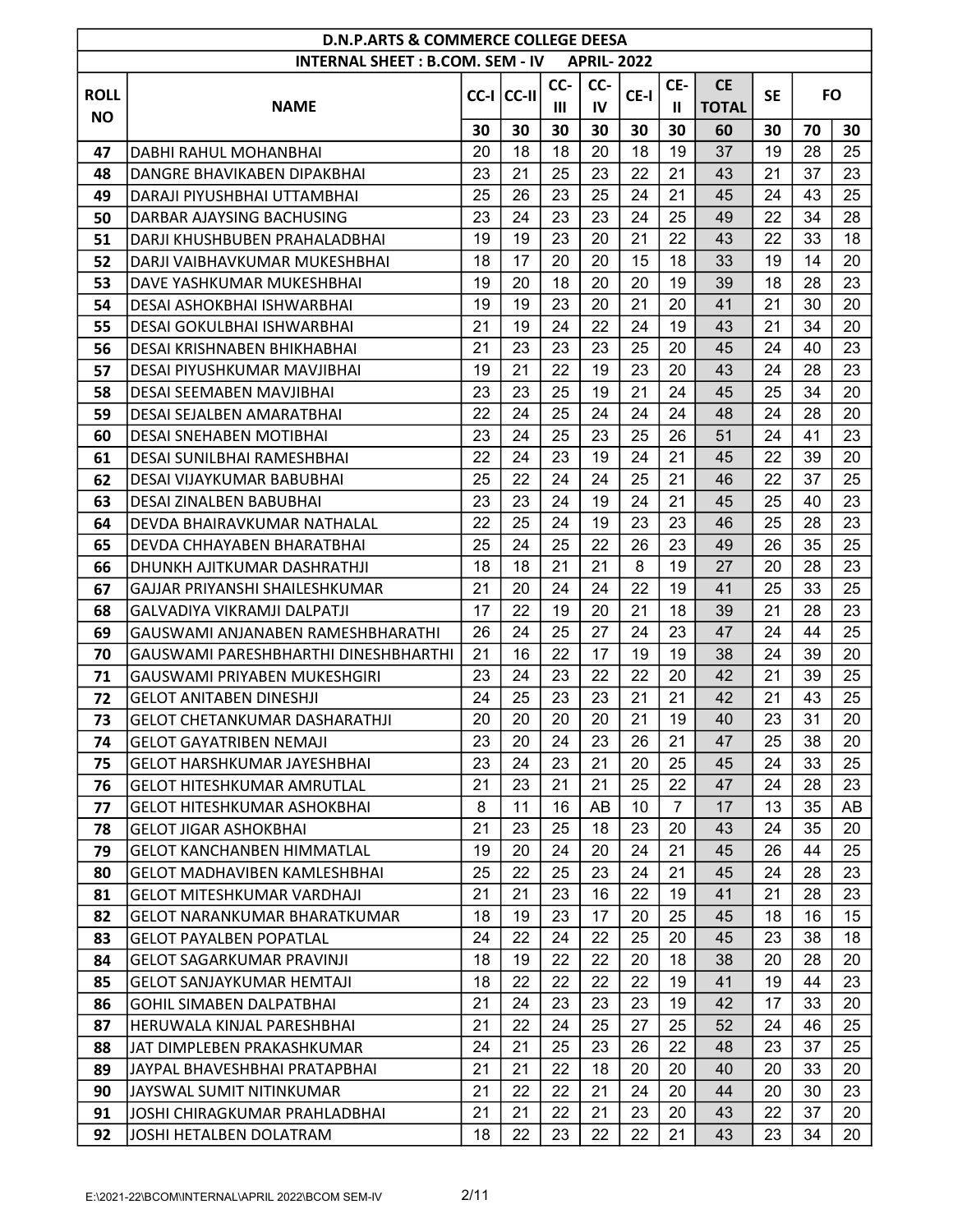|             | <b>D.N.P.ARTS &amp; COMMERCE COLLEGE DEESA</b>               |          |            |                |                   |          |              |              |           |                        |                  |
|-------------|--------------------------------------------------------------|----------|------------|----------------|-------------------|----------|--------------|--------------|-----------|------------------------|------------------|
|             | <b>INTERNAL SHEET: B.COM. SEM - IV</b>                       |          |            |                | <b>APRIL-2022</b> |          |              |              |           |                        |                  |
| <b>ROLL</b> |                                                              |          |            | CC-            | CC-               |          | CE-          | <b>CE</b>    | <b>SE</b> | <b>FO</b>              |                  |
| <b>NO</b>   | <b>NAME</b>                                                  |          | CC-I CC-II | $\mathbf{III}$ | IV                | CE-I     | $\mathbf{I}$ | <b>TOTAL</b> |           |                        |                  |
|             |                                                              | 30       | 30         | 30             | 30                | 30       | 30           | 60           | 30        | 70                     | 30               |
| 93          | <b>JOSHI MITUL BABULAL</b>                                   | 22       | 20         | 25             | 22                | 25       | 22           | 47           | 23        | 49                     | 23               |
| 94          | JOSHI POOJABEN LALJIBHAI                                     | 19       | 24         | 22             | 22                | 23       | 22           | 45           | 25        | 48                     | 20               |
| 95          | <b>JOSHI PUNIT RAMESHBHAI</b>                                | 20       | 18         | 21             | 23                | 23       | 19           | 42           | 21        | 40                     | 20               |
| 96          | <b>JOSHI VIJAYBHAI DINESHKUMAR</b>                           | 21       | 20         | 23             | 22                | 21       | 18           | 39           | 19        | 29                     | 23               |
| 97          | JOSHI VISHALBHAI PRAHALADBHAI                                | 18       | 19         | 21             | 19                | 21       | 18           | 39           | 20        | 28                     | 23               |
| 98          | KACHCHHAVA ALPESHBHAI HARCHANDJI                             | 21       | 18         | 21             | 23                | 23       | 25           | 48           | 19        | 28                     | 20               |
| 99          | KACHCHHAVA ALPESHKUMAR VAGHAJI                               | 21       | 21         | 24             | 22                | 24       | 26           | 50           | 19        | 28                     | 25               |
| 100         | KACHCHHAVA DIPAKKUMAR KANTILAL                               | 19       | 19         | 21             | 15                | 21       | 21           | 42           | 20        | 16                     | 23               |
| 101         | KACHCHHAVA KAPILABEN MOHANLAL                                | 23       | 24         | 22             | 23                | 23       | 20           | 43           | 23        | 40                     | 25               |
| 102         | KACHCHHAVA NAVINKUMAR BABUJI                                 | 18       | 19         | 23             | 21                | 23       | 19           | 42           | 22        | 36                     | 20               |
| 103         | KACHCHHAVA NITIN DINESHKUMAR                                 | 21       | 23         | 22             | 19                | 18       | 18           | 36           | 21        | 29                     | 20               |
| 104         | KACHCHHAVA SHUBHAM NAVINKUMAR                                | 28       | 24         | 26             | 22                | 24       | 26           | 50           | 25        | 46                     | 23               |
| 105         | KACHCHHVA DISHANT VASANTBHAI                                 | 19       | 19         | 20             | 17                | 17       | 21           | 38           | 24        | 30                     | 23               |
| 106         | KACHCHHVA VISHWA JITENDRAKUMAR                               | 22       | 22         | 24             | 22                | 23       | 26           | 49           | 27        | 47                     | 25               |
| 107         | KAKOSIYA RANJITSING SVARUPJI                                 | 23       | 21         | 23             | 23                | 23       | 22           | 45           | 25        | 38                     | 23               |
| 108         | KALOR PRAVINBHAI BHURABHAI                                   | 23       | 22         | 16             | 16                | 23       | 19           | 42           | 19        | 32                     | 20               |
| 109         | KARAMATA BHAVESHBHAI VARDHABHAI                              | 20       | 25         | 23             | 23                | 26       | 24           | 50           | 23        | 50                     | 23               |
| 110         | KHAMBHAD SANJAYKUMAR DAMRABHAI                               | 21       | 21         | 24             | 21                | 21       | 19           | 40           | 21        | 41                     | 23               |
| 111         | KHATRI MAMTABEN RAJNIKANTBHAI                                | 23       | 22         | 26             | 23                | 26       | 22           | 48           | 23        | 41                     | 25               |
| 112         | KHATRI TUSHAR PRATAPBHAI                                     | 19       | 17         | 23             | 21                | 21       | 23           | 44           | 21        | 29                     | 18               |
| 113         | KIRI JANKIBEN SHAILESHKUMAR                                  | 25       | 22         | 25             | 25                | 27       | 20           | 47           | 26        | 40                     | 28               |
| 114         | KUKDIYA AJAYJI PARBATJI                                      | 20       | 22         | 24             | 19                | 22       | 24           | 46           | 24        | 38                     | 23               |
| 115         | LAGOTI SANJAYKUMAR DALPATJI                                  | CANI     | CAN        | CAN            | <b>CAN</b>        | CANCAN   |              | <b>CAN</b>   | CAN       | CAN                    | CAN              |
| 116         | LANGOTI NILESHJI SANGRAMJI                                   | 20       | 19         | 19             | 21                | 17       | 19           | 36           | 22        | 36                     | 23               |
| 117         | LODHA DHAVALKUMAR RAMABHAI                                   | 21       | 21         | 23             | 22                | 22       | 19           | 41           | 22        | 32                     | 23               |
| 118         | ILODHA PINTUBHAI TALJABHAI                                   | 17       | 19         | 23             | 17                | 14       | 19           | 33           | 20        | 36                     | 18               |
| 119         | lLUHAR CHIRAGKUMAR PRAKASHBHAI                               | 20       | 20         | 23             | 23                | 23       | 22           | 45           | 23        | 35                     | 23               |
| 120         | LUHAR GAYATRIBEN PARASHBHAI                                  | AB       | <b>AB</b>  | AB             | AB                | AB       | AB           | AB           | AB        | AB                     | AB               |
| 121         | LUHAR NARESHBHAI RAMABHAI                                    | 17       | 21         | 23             | 22                | 23       | 20           | 43           | 20        | 36                     | 15               |
| 122         | LUHAR SAHILKUMAR CHETANBHAI                                  | 22       | 22         | 22             | 24                | 26       | 21           | 47           | 23        | 34                     | 20               |
| 123         | <b>MAJIRANA HITESH UDAJI</b>                                 | 18       | 22         | 22             | 18                | 26       | 22           | 48           | 20        | 36                     | 18               |
| 124         | MAJIRANA PANKAJ BABULAL                                      | 17       | 21         | 21             | 22                | 25       | 21           | 46           | 21        | 38                     | 23               |
| 125         | MAJIYATAR DAXABEN VIRCHANDBHAI                               | 19       | 23         | 22             | 22                | 23       | 21           | 44           | 21        | 39                     | 23               |
| 126         | MAKAVANA AKASHBHAI MAFABHAI                                  | 22       | 21         | 19             | 21                | 26       | 20           | 46           | 24        | 28                     | 25               |
| 127         | IMAKAVANA ARAVINDBHAI BALAVANTBHAI                           | 24       | 23         | 22             | 19                | 23       | 20           | 43           | 23        | 29                     | 23               |
| 128         | MAKAVANA KAMLESHBHAI VERSHIBHAI                              | 18       | 19         | 21             | 17                | 22       | 20           | 42           | 23        | 32                     | 20               |
| 129         | MAKVANA RANJITJI RAMUJI                                      | 20       | 23         | 23             | 21                | 24       | 24           | 48           | 24        | 34                     | 20               |
| 130         | MAKWANA ROSHANIBEN MUKESHKUMAR                               | 22       | 25         | 23<br>23       | 23<br>23          | 23       | 24           | 47           | 23<br>23  | 32                     | 25               |
| 201         | MALI ARATIBEN AMARATLAL                                      | 21<br>24 | 20<br>21   | 24             | 18                | 20<br>24 | 20<br>19     | 40<br>43     | 21        | 33<br>29               | 20<br>25         |
| 202         | MALI ARVINDKUMAR BHARATJI                                    |          | CAN CAN    | CAN            | <b>CAN</b>        | CANCAN   |              | <b>CAN</b>   | CAN       |                        |                  |
| 203<br>204  | MALI GAURANG CHANDRAKANTBHAI<br> MALI HITESHKUMAR SHANKARLAL | 15       | 19         | 21             | 17                | 18       | 19           | 37           | 20        | CAN <sub>I</sub><br>30 | <b>CAN</b><br>18 |
| 205         | MALI JANVI PARESHBHAI                                        | 24       | 20         | 23             | 20                | 22       | 19           | 41           | 22        | 38                     | 20               |
| 206         | MALI JAYSHREEBEN BHAVESHKUMAR                                | 21       | 22         | 22             | 23                | 21       | 20           | 41           | 22        | 28                     | 20               |
| 207         |                                                              | 22       | 21         | 25             | 22                | 19       | 20           | 39           | 24        | 28                     | 20               |
|             | MALI JIGAR PARSOTAMBHAI                                      | 26       | 24         | 25             | 26                | 26       | 21           |              | 25        | 48                     | 25               |
| 208         | MALI KAJALBEN DASHRATHBHAI                                   |          |            |                |                   |          |              | 47           |           |                        |                  |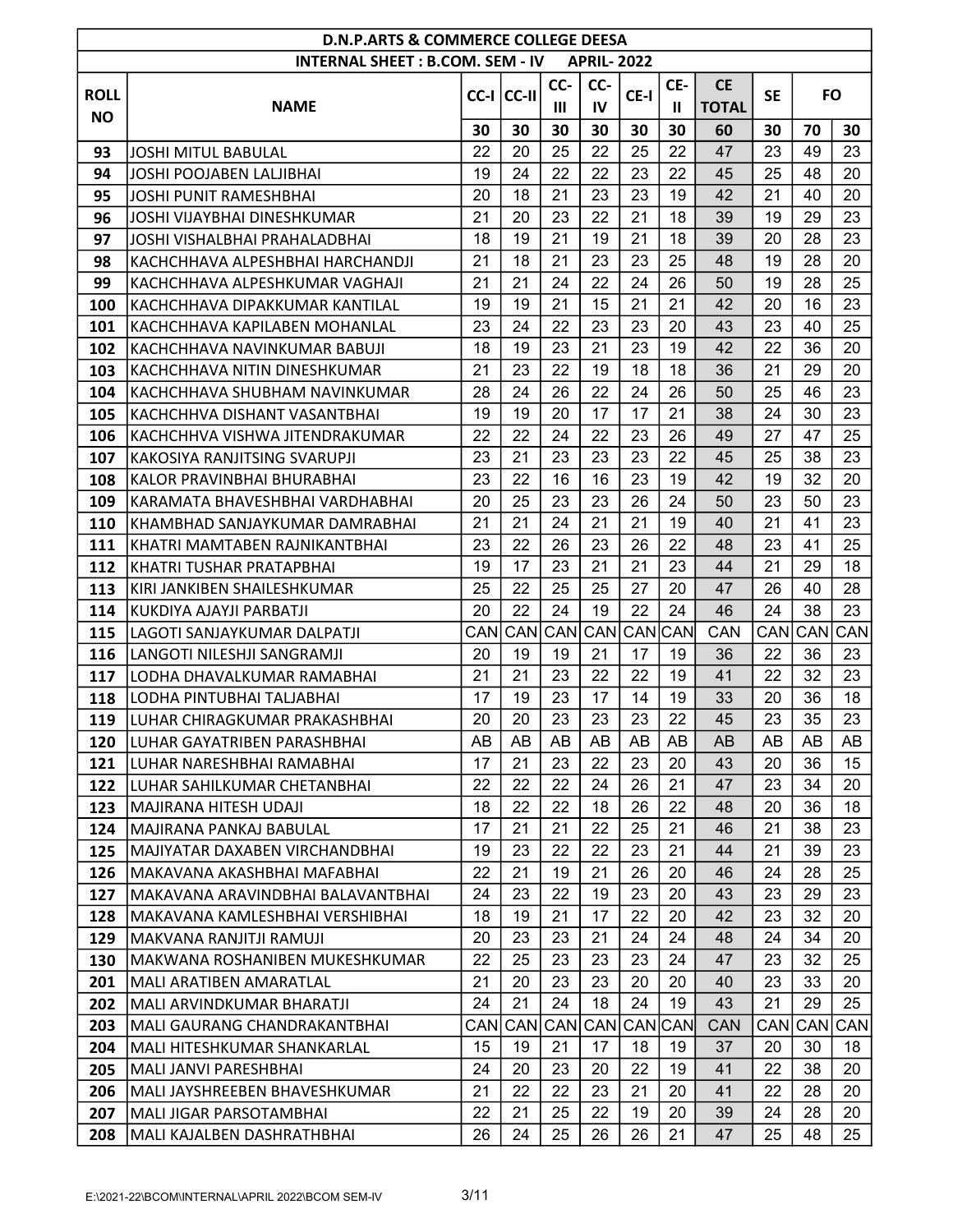|             | <b>D.N.P.ARTS &amp; COMMERCE COLLEGE DEESA</b><br><b>INTERNAL SHEET: B.COM. SEM - IV</b><br><b>APRIL-2022</b> |                |                         |                |                |          |              |              |                |             |          |  |  |  |
|-------------|---------------------------------------------------------------------------------------------------------------|----------------|-------------------------|----------------|----------------|----------|--------------|--------------|----------------|-------------|----------|--|--|--|
|             |                                                                                                               |                |                         |                |                |          |              |              |                |             |          |  |  |  |
| <b>ROLL</b> |                                                                                                               |                | $ CC-I $ $ CC-II $      | CC-            | CC-            | CE-I     | CE-          | <b>CE</b>    | <b>SE</b>      | <b>FO</b>   |          |  |  |  |
| <b>NO</b>   | <b>NAME</b>                                                                                                   |                |                         | $\mathbf{III}$ | IV             |          | $\mathbf{I}$ | <b>TOTAL</b> |                |             |          |  |  |  |
|             |                                                                                                               | 30             | 30                      | 30             | 30             | 30       | 30           | 60           | 30             | 70          | 30       |  |  |  |
| 209         | MALI KALPESHBHAI AMBALAL                                                                                      | 21             | 24                      | 25             | 25             | 27       | 22           | 49           | 25             | 32          | 23       |  |  |  |
| 210         | MALI KISHANKUMAR PRAHALADJI                                                                                   | 8              | 10                      | 13             | AB             | 10       | 9            | 19           | 12             | 32          | AB       |  |  |  |
| 211         | İMALI MAHENDRAKUMAR SOMAJI                                                                                    | 21             | 21                      | 24             | 24             | 19       | 21           | 40           | 22             | 31          | 23       |  |  |  |
| 212         | <b>MALI MEENABEN DANABHAI</b>                                                                                 | 25             | 22                      | 25             | 22             | 21       | 21           | 42           | 23             | 35          | 23       |  |  |  |
| 213         | MALI NAYNABEN NARSIBHAI                                                                                       | 23             | 24                      | 25             | 23             | 24       | 21           | 45           | 25             | 48          | 25       |  |  |  |
| 214         | MALI NIRAVKUMAR VAGHAJIBHAI                                                                                   | 21             | 23                      | 22             | 17             | 23       | 22           | 45           | 23             | 33          | 23       |  |  |  |
| 215         | MALI PAYALBEN HEMAJI                                                                                          | 21             | 23                      | 23             | 23             | 23       | 22           | 45           | 26             | 41          | 20       |  |  |  |
| 216         | MALI RIKESHKUMAR JIVRAJBHAI                                                                                   | 18             | 20                      | 22             | 15             | 21       | 21           | 42           | 19             | 30          | 20       |  |  |  |
| 217         | İMALI SURESHBHAI NANJIBHAI                                                                                    | 20             | 22                      | 25             | 18             | 26       | 24           | 50           | 22             | 40          | 25       |  |  |  |
| 218         | MALI VIPULKUMAR HIRABHAI                                                                                      | AB             | AB                      | AB             | AB             | AB       | AB           | AB           | AB             | AB          | AB       |  |  |  |
| 219         | <b>MANDORA MEET MAHENDRAKUMAR</b>                                                                             | 20             | 21                      | 21             | 21             | 23       | 20           | 43           | 23             | 32          | 20       |  |  |  |
| 220         | IMEMAN MAHAMMADVARIS IDRISHBHAI                                                                               | 20             | 23                      | 24             | 22             | 21       | 20           | 41           | 25             | 36          | 23       |  |  |  |
| 221         | MEVADA AVADH PRAVINBHAI                                                                                       | 21             | 21                      | 22             | 21             | 20       | 20           | 40           | 22             | 28          | 25       |  |  |  |
| 222         | <b>MODI ASHISH DINESHKUMAR</b>                                                                                | 19             | 20                      | 22             | 23             | 22       | 20           | 42           | 25             | 32          | 23       |  |  |  |
| 223         | MODI DIPAKBHAI BHURABHAI                                                                                      | 20             | 17                      | 24             | 23             | 19       | 21           | 40           | 23             | 34          | 23       |  |  |  |
| 224         | MODI MOSAMI RAJESHKUMAR                                                                                       | 28             | 25                      | 24             | 23             | 24       | 21           | 45           | 25             | 44          | 23       |  |  |  |
| 225         | MODI NISHABEN ASHOKKUMAR                                                                                      | 25             | 26                      | 25             | 23             | 23       | 22           | 45           | 27             | 40          | 23       |  |  |  |
| 226         | IMODI RINKUBHAI HANSABHAI                                                                                     | 18             | 20                      | 25             | 22             | 25       | 23           | 48           | 21             | 28          | 23       |  |  |  |
| 227         | MODI SHIVAM DHARMENDRAKUMAR                                                                                   | 18             | 21                      | 17             | 18             | 19       | 22           | 41           | 21             | 28          | 20       |  |  |  |
| 228         | MOGAL MAHAMMADTAHIR NASIRUDIN                                                                                 | 23             | 24                      | 24             | 23             | 21       | 21           | 42           | 24             | 34          | 25       |  |  |  |
| 229         | MORASIYA KIRANKUMAR PADJIJI                                                                                   | $\overline{7}$ | $\overline{7}$          | $\overline{7}$ | $\overline{2}$ | 6        | 5            | 11           | $\overline{7}$ | 18          | AB       |  |  |  |
| 230         | NAI NIKHIL BHARATBHAI                                                                                         | 18<br>18       | 22<br>20                | 21<br>23       | 16<br>18       | 19<br>19 | 19<br>24     | 38<br>43     | 21<br>20       | 28<br>28    | 20<br>18 |  |  |  |
| 231<br>232  | NAI PRIT PRAKASHBHAI                                                                                          | 20             | 22                      | 21             | 22             | 23       | 23           | 46           | 22             | 34          | 23       |  |  |  |
| 233         | NAKATAR ALPESHJI SAVDANJI<br>NASRIWALA ANANDKUMAR RAJESHKUMAR                                                 | 21             | 21                      | 20             | 18             | 24       | 21           | 45           | 21             | 30          | 25       |  |  |  |
| 234         | NAYI MANOJKUMAR GANPATBHAI                                                                                    | 20             | 20                      | 21             | 21             | 21       | 20           | 41           | 21             | 30          | 20       |  |  |  |
| 235         | lOGAD MANISHKUMAR MAGANBHAI                                                                                   | 17             | 16                      | 20             | 19             | 19       | 20           | 39           | 22             | 28          | 15       |  |  |  |
| 236         | OZA ISHABEN MANOJKUMAR                                                                                        |                | CAN CAN CAN CAN CAN CAN |                |                |          |              | <b>CAN</b>   |                | CAN CAN CAN |          |  |  |  |
| 237         | OZA PALAK MANOJBHAI                                                                                           | 23             | 21                      | 21             | 21             | 21       | 19           | 40           | 22             | 30          | 25       |  |  |  |
| 238         | PADHIYAR ASHABEN AMARAJI                                                                                      | 20             | 20                      | 24             | 22             | 24       | 19           | 43           | 18             | 32          | 23       |  |  |  |
| 239         | PADHIYAR CHIRAG HARESHBHAI                                                                                    | 20             | 21                      | 23             | 22             | 24       | 24           | 48           | 21             | 28          | 23       |  |  |  |
| 240         | PADHIYAR DINESHKUMAR RATNAJI                                                                                  | 24             | 26                      | 24             | 22             | 22       | 24           | 46           | 22             | 34          | 25       |  |  |  |
| 241         | PADHIYAR KALPESHKUMAR POPATLAL                                                                                | 20             | 19                      | 23             | 17             | 23       | 23           | 46           | 22             | 28          | 20       |  |  |  |
| 242         | PADHIYAR MEHULKUMAR VARDHAJI                                                                                  | 21             | 20                      | 24             | 19             | 23       | 21           | 44           | 21             | 28          | 23       |  |  |  |
| 243         | PADHIYAR SATYAM NARESHBHAI                                                                                    | 17             | 19                      | 21             | 13             | 19       | 21           | 40           | 19             | 12          | 23       |  |  |  |
| 244         | PADHIYAR SHAILESHKUMAR JERUPJI                                                                                | 21             | 20                      | 24             | 20             | 21       | 21           | 42           | 21             | 28          | 23       |  |  |  |
| 245         | PADHIYAR YUVRAJ RAMESHKUMAR                                                                                   | 19             | 22                      | 22             | 16             | 21       | 23           | 44           | 22             | 28          | 20       |  |  |  |
| 246         | PANDAV JAYDIPKUMAR JAYANTIBHAI                                                                                | 21             | 19                      | 20             | 18             | 18       | 18           | 36           | 18             | 28          | 23       |  |  |  |
| 247         | PANDYA NISHABEN SAVAILAL                                                                                      | 21             | 24                      | 24             | 22             | 26       | 23           | 49           | 24             | 40          | 25       |  |  |  |
| 248         | PANDYA SEJALBEN KANTIBHAI                                                                                     | 22             | 26                      | 24             | 20             | 21       | 22           | 43           | 26             | 28          | 20       |  |  |  |
| 249         | PARAMAR ASHOKKUMAR MALAJI                                                                                     | 19             | 20                      | 23             | 23             | 22       | 19           | 41           | 24             | 32          | 23       |  |  |  |
| 250         | PARAMAR MITUL DINESHKUMAR                                                                                     | 22             | 22                      | 23             | 20             | 24       | 19           | 43           | 21             | 31          | 18       |  |  |  |
| 251         | PARMAR ALPESHJI ASHOKJI                                                                                       | 21             | 21                      | 23             | 21             | 25       | 20           | 45           | 20             | 44          | 23       |  |  |  |
| 252         | PARMAR AMITKUMAR BALDEVBHAI                                                                                   | 19             | 20                      | 19             | 20             | 23       | 20           | 43           | 20             | 28          | 23       |  |  |  |
| 253         | PARMAR ANIRUDDH RAMESHJI                                                                                      | 20             | 21                      | 25             | 22             | 22       | 20           | 42           | 17             | 40          | 20       |  |  |  |
| 254         | PARMAR ARVINDBHAI CHAMANAJI                                                                                   | 19             | 18                      | 19             | 16             | 20       | 21           | 41           | 21             | 28          | 23       |  |  |  |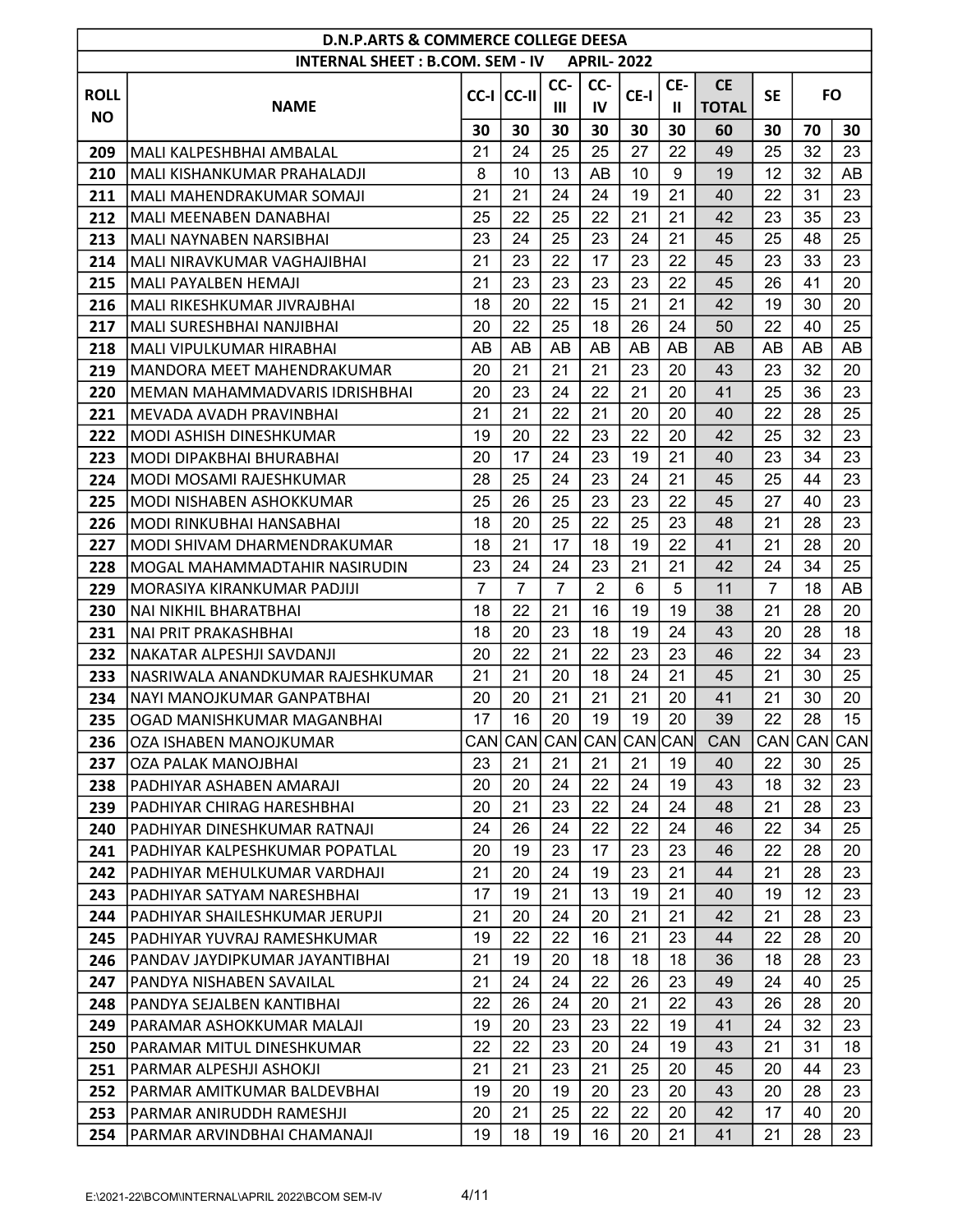|             | <b>D.N.P.ARTS &amp; COMMERCE COLLEGE DEESA</b><br><b>INTERNAL SHEET: B.COM. SEM - IV</b><br><b>APRIL-2022</b> |    |                    |     |     |      |                |              |                |           |    |  |  |  |
|-------------|---------------------------------------------------------------------------------------------------------------|----|--------------------|-----|-----|------|----------------|--------------|----------------|-----------|----|--|--|--|
|             |                                                                                                               |    |                    |     |     |      |                |              |                |           |    |  |  |  |
| <b>ROLL</b> |                                                                                                               |    |                    | CC- | CC- |      | CE-            | <b>CE</b>    | <b>SE</b>      | <b>FO</b> |    |  |  |  |
|             | <b>NAME</b>                                                                                                   |    | $ CC-I $ $ CC-II $ | Ш   | IV  | CE-I | Ш              | <b>TOTAL</b> |                |           |    |  |  |  |
| <b>NO</b>   |                                                                                                               | 30 | 30                 | 30  | 30  | 30   | 30             | 60           | 30             | 70        | 30 |  |  |  |
| 255         | PARMAR BHUPENDRAKUMAR PADMAJI                                                                                 | 20 | 17                 | 23  | 18  | 20   | 19             | 39           | 21             | 28        | 23 |  |  |  |
| 256         | IPARMAR CHETANKUMAR ASHOKKUMAR                                                                                | 17 | 16                 | 19  | 15  | 18   | 20             | 38           | 20             | 22        | 23 |  |  |  |
| 257         | PARMAR HITESHKUMAR PETHABHAI                                                                                  | 22 | 23                 | 24  | 19  | 21   | 19             | 40           | 21             | 28        | 23 |  |  |  |
| 258         | PARMAR JIGAR DHANABHAI                                                                                        | 19 | 25                 | 21  | 16  | 18   | 20             | 38           | 23             | 30        | 20 |  |  |  |
| 259         | PARMAR KAILASHBEN VISHNUKUMAR                                                                                 | 24 | 24                 | 24  | 26  | 24   | 21             | 45           | 25             | 34        | 23 |  |  |  |
| 260         | PARMAR KAJALBEN BABUBHAI                                                                                      | 21 | 24                 | 23  | 22  | 21   | 20             | 41           | 22             | 30        | 25 |  |  |  |
| 261         | PARMAR KINJAL JIGNESHKUMAR                                                                                    | 20 | 22                 | 22  | 24  | 22   | 21             | 43           | 23             | 35        | 20 |  |  |  |
| 262         | PARMAR KIRANKUMAR NARANBHAI                                                                                   | 19 | 19                 | 22  | 20  | 18   | 20             | 38           | 19             | 28        | 20 |  |  |  |
| 263         | IPARMAR KULDIP HITESHBHAI                                                                                     | 22 | 23                 | 24  | 19  | 25   | 20             | 45           | 24             | 34        | 23 |  |  |  |
| 264         | PARMAR PARESHKUMAR MADANLAL                                                                                   | 18 | 19                 | 21  | 19  | 20   | 20             | 40           | 20             | 30        | 23 |  |  |  |
| 265         | PARMAR PRADHANBHAI BHURABHAI                                                                                  | 20 | 24                 | 22  | 17  | 21   | 20             | 41           | 21             | 28        | 23 |  |  |  |
| 266         | PARMAR RAVIBHAI DASHRATHBHAI                                                                                  | 19 | 18                 | 22  | 20  | 21   | 20             | 41           | 20             | 29        | 20 |  |  |  |
| 267         | PARMAR ROHITKUMAR CHANDULAL                                                                                   | 19 | 19                 | 22  | 21  | 21   | 21             | 42           | 19             | 28        | 25 |  |  |  |
| 268         | PARMAR SACHINKUMAR ARVINDBHAI                                                                                 | 21 | 25                 | 21  | 20  | 22   | 21             | 43           | 22             | 28        | 23 |  |  |  |
| 269         | PARMAR SANJAY POPATJI                                                                                         | 21 | 23                 | 22  | 20  | 24   | 20             | 44           | 23             | 38        | 23 |  |  |  |
| 270         | PARMAR SHAILESHBHAI RAMESHBHAI                                                                                | 20 | 24                 | 23  | 22  | 23   | 23             | 46           | 21             | 32        | 23 |  |  |  |
| 271         | PARMAR SHAILESHKUMAR RAMESHBHAI                                                                               | 21 | 19                 | 22  | 21  | 21   | 21             | 42           | 21             | 34        | 23 |  |  |  |
| 272         | PARMAR VANARAJSING JALUJI                                                                                     | 18 | 23                 | 22  | 22  | 24   | 19             | 43           | 22             | 33        | 25 |  |  |  |
| 273         | PATEL GREESABEN SITARAMBHAI                                                                                   | 23 | 22                 | 23  | 21  | 24   | 23             | 47           | 25             | 36        | 23 |  |  |  |
| 274         | PATEL HETUBEN RAKESHBHAI                                                                                      | 21 | 25                 | 22  | 22  | 21   | 20             | 41           | 25             | 33        | 23 |  |  |  |
| 275         | IPATEL PRATHAMKUMAR PRAKASHBHAI                                                                               | 23 | 25                 | 25  | 23  | 27   | 21             | 48           | 24             | 36        | 23 |  |  |  |
| 276         | PATEL PRIYANSHI DILIPBHAI                                                                                     | 25 | 23                 | 24  | 24  | 24   | 22             | 46           | 26             | 44        | 23 |  |  |  |
| 277         | PATEL SHUBH RAKESHKUMAR                                                                                       | 18 | 23                 | 23  | 23  | 21   | 21             | 42           | 20             | 32        | 25 |  |  |  |
| 278         | PDHIYAR MANAN JAYDEEPBHAI                                                                                     | 21 | 20                 | 19  | 21  | 20   | 19             | 39           | 19             | 28        | 20 |  |  |  |
| 279         | PENGLADRA BHUPENDRAKUMAR PRAVINBHAI                                                                           | 17 | 19                 | 19  | 19  | 22   | 19             | 41           | 19             | 32        | 23 |  |  |  |
| 280         | PIPRANI MAHAMMADMAAZ YUSUFBHAI                                                                                | 19 | 19                 | 22  | 24  | 22   | 19             | 41           | 20             | 49        | 23 |  |  |  |
| 281         | IPRAJAPATI AJAY NARANBHAI                                                                                     | 21 | 23                 | 24  | 22  | 22   | 18             | 40           | 25             | 28        | 23 |  |  |  |
| 282         | PRAJAPATI ARVINDKUMAR RANCHHODBHAI                                                                            | 19 | 24                 | 21  | 19  | 22   | 20             | 42           | 19             | 30        | 25 |  |  |  |
| 283         | PRAJAPATI ASHISHKUMAR PRAKASHBHAI                                                                             | 21 | 22                 | 23  | 23  | 23   | 21             | 44           | 20             | 34        | 23 |  |  |  |
| 284         | PRAJAPATI BHAVIKKUMAR PRAKASHKUMAR                                                                            | 20 | 8                  | 20  | 17  | 9    | $\overline{7}$ | 16           | $\overline{7}$ | 28        | 28 |  |  |  |
| 285         | PRAJAPATI CHETANKUMAR SOMABHAI                                                                                | 22 | 23                 | 22  | 22  | 22   | 20             | 42           | 22             | 28        | 25 |  |  |  |
| 286         | PRAJAPATI DAKSHAKKUMAR LEBABHAI                                                                               | 21 | 20                 | 22  | 18  | 21   | 21             | 42           | 19             | 28        | 23 |  |  |  |
| 287         | PRAJAPATI DIMPALBEN MAHESHKUMAR                                                                               | 22 | 22                 | 25  | 22  | 22   | 20             | 42           | 19             | 52        | 25 |  |  |  |
| 288         | PRAJAPATI DINESHKUMAR BHOMAJI                                                                                 | 19 | 22                 | 23  | 19  | 22   | 19             | 41           | 20             | 32        | 23 |  |  |  |
| 289         | PRAJAPATI DINKALBEN POPATBHAI                                                                                 | 27 | 25                 | 22  | 23  | 22   | 19             | 41           | 21             | 44        | 20 |  |  |  |
| 290         | PRAJAPATI GOPAL DHARMENDRABHAI                                                                                | 17 | 17                 | 22  | 17  | 17   | 18             | 35           | 17             | 30        | 15 |  |  |  |
| 291         | PRAJAPATI HINA SANKARBHAI                                                                                     | 20 | 20                 | 22  | 15  | 20   | 19             | 39           | 21             | 28        | 18 |  |  |  |
| 292         | PRAJAPATI HITESHKUMAR RANABHAI                                                                                | 20 | 19                 | 22  | 22  | 22   | 19             | 41           | 20             | 28        | 23 |  |  |  |
| 293         | PRAJAPATI JIGARBHAI PREMJIBHAI                                                                                | 21 | 20                 | 21  | 16  | 21   | 19             | 40           | 21             | 28        | 20 |  |  |  |
| 294         | PRAJAPATI KANKUBEN DEVJIBHAI                                                                                  | 21 | 23                 | 22  | 20  | 22   | 19             | 41           | 21             | 35        | 23 |  |  |  |
| 295         | PRAJAPATI KINJALBEN HARSHADBHAI                                                                               | 24 | 22                 | 22  | 22  | 22   | 19             | 41           | 22             | 44        | 23 |  |  |  |
| 296         | PRAJAPATI KIRANBHAI RANABHAI                                                                                  | 19 | 22                 | 19  | 16  | 22   | 19             | 41           | 21             | 28        | 28 |  |  |  |
| 297         | PRAJAPATI KRUNAL JAGDISHBHAI                                                                                  | 20 | 19                 | 19  | 16  | 20   | 18             | 38           | 17             | 36        | 20 |  |  |  |
| 298         | PRAJAPATI KUNDANBHAI KANTIBHAI                                                                                | 21 | 25                 | 23  | 25  | 24   | 24             | 48           | 23             | 42        | 25 |  |  |  |
| 299         | PRAJAPATI NARMADABEN RANABHAI                                                                                 | 19 | 23                 | 22  | 20  | 25   | 19             | 44           | 22             | 38        | 20 |  |  |  |
| 300         | PRAJAPATI NIKITA CHAMANBHAI                                                                                   | 22 | 24                 | 25  | 24  | 25   | 23             | 48           | 23             | 50        | 23 |  |  |  |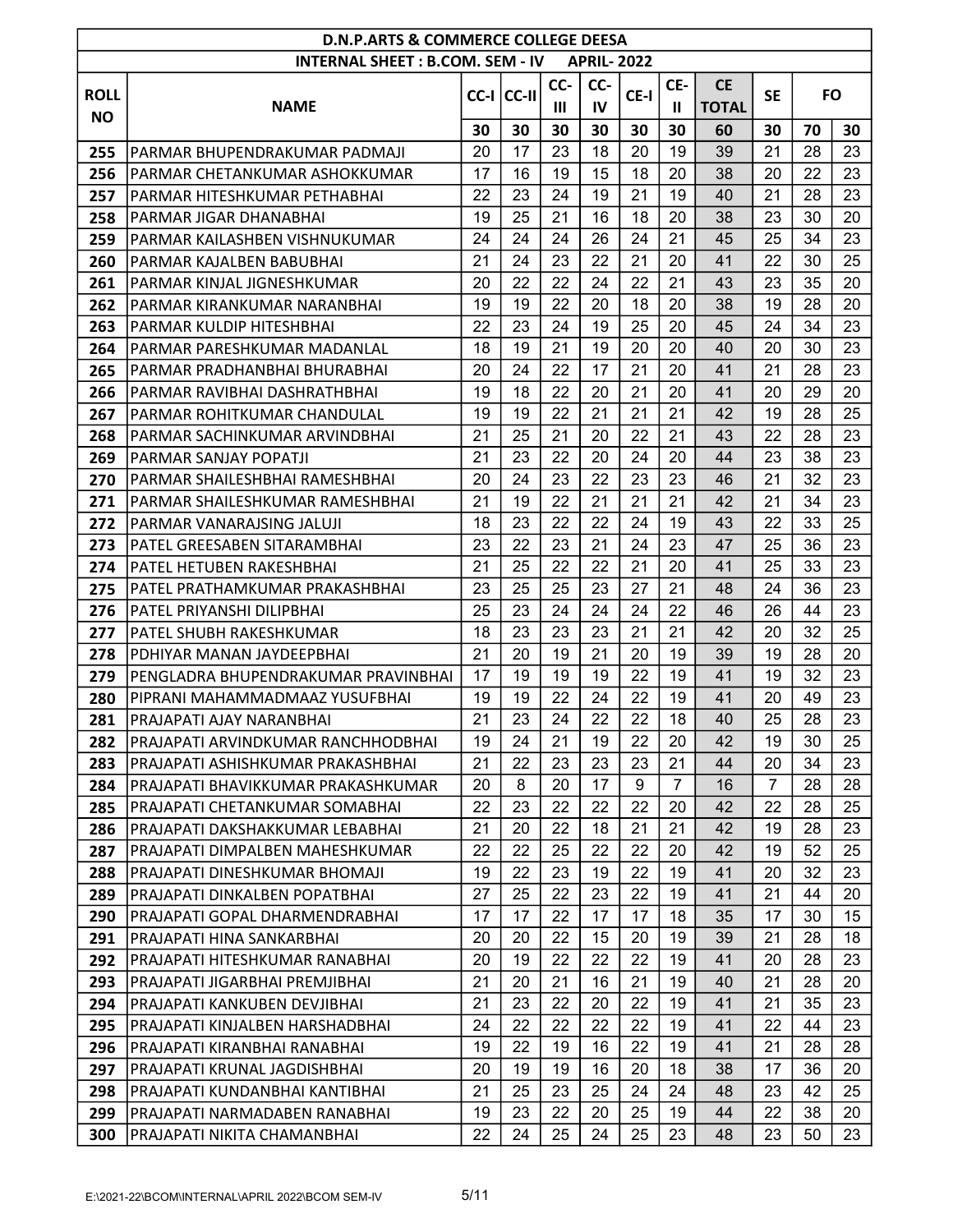|             | <b>D.N.P.ARTS &amp; COMMERCE COLLEGE DEESA</b><br><b>INTERNAL SHEET: B.COM. SEM - IV</b><br><b>APRIL-2022</b> |      |            |     |                |                    |     |              |           |           |     |  |  |
|-------------|---------------------------------------------------------------------------------------------------------------|------|------------|-----|----------------|--------------------|-----|--------------|-----------|-----------|-----|--|--|
|             |                                                                                                               |      |            |     |                |                    |     |              |           |           |     |  |  |
| <b>ROLL</b> |                                                                                                               |      | CC-I CC-II | CC- | CC-            | CE-I               | CE- | <b>CE</b>    | <b>SE</b> | <b>FO</b> |     |  |  |
| <b>NO</b>   | <b>NAME</b>                                                                                                   |      |            | Ш   | IV             |                    | Ш   | <b>TOTAL</b> |           |           |     |  |  |
|             |                                                                                                               | 30   | 30         | 30  | 30             | 30                 | 30  | 60           | 30        | 70        | 30  |  |  |
| 301         | PRAJAPATI NIKITABEN MAHESHBHAI                                                                                | 21   | 22         | 22  | 22             | 26                 | 19  | 45           | 22        | 38        | 23  |  |  |
| 302         | PRAJAPATI NIRALIBEN JODHABHAI                                                                                 | 23   | 25         | 24  | 22             | 24                 | 20  | 44           | 25        | 45        | 23  |  |  |
| 303         | PRAJAPATI PARASBHAI DAMAJIBHAI                                                                                | 19   | 21         | 24  | 17             | 23                 | 24  | 47           | 24        | 30        | 20  |  |  |
| 304         | PRAJAPATI PARASHARBHAI CHAMANBHAI                                                                             | 22   | 21         | 23  | 21             | 25                 | 20  | 45           | 21        | 28        | 23  |  |  |
| 305         | PRAJAPATI PARBATBHAI RAMESHBHAI                                                                               | 24   | 23         | 23  | 22             | 23                 | 24  | 47           | 25        | 38        | 23  |  |  |
| 306         | PRAJAPATI RONAK PRAVINBHAI                                                                                    | 18   | 20         | 21  | 22             | 22                 | 19  | 41           | 22        | 28        | 23  |  |  |
| 307         | PRAJAPATI SACHINBHAI BABUBHAI                                                                                 | 18   | 23         | 23  | 18             | 21                 | 19  | 40           | 22        | 28        | 20  |  |  |
| 308         | PRAJAPATI SATISHKUMAR BABUBHAI                                                                                | 20   | 23         | 25  | 22             | 23                 | 23  | 46           | 23        | 44        | 23  |  |  |
| 309         | PRAJAPATI SHRADDHABEN KHENGARBHAI                                                                             | 25   | 25         | 22  | 22             | 26                 | 21  | 47           | 24        | 46        | 25  |  |  |
| 310         | PRAJAPATI SUMITKUMAR RAMESHBHAI                                                                               | 20   | 20         | 24  | 21             | 23                 | 20  | 43           | 20        | 33        | 20  |  |  |
| 311         | PRAJAPATI URMILA BALVANTBHAI                                                                                  | 22   | 23         | 24  | 23             | 26                 | 21  | 47           | 22        | 34        | 20  |  |  |
| 312         | PRAJAPATI VIJAYKUMAR MANUBHAI                                                                                 | 20   | 23         | 23  | 21             | 24                 | 20  | 44           | 23        | 34        | 23  |  |  |
| 313         | PRAJAPATI VINAYKUMAR NAVINBHAI                                                                                | 19   | 19         | 19  | 19             | 20                 | 19  | 39           | 20        | 28        | 23  |  |  |
| 314         | PRAJAPTI RINKALBEN SHANTIBHAI                                                                                 | 22   | 22         | 24  | 21             | 25                 | 21  | 46           | 20        | 37        | 23  |  |  |
| 315         | PUNADIYA KUSUMBEN AMRUTBHAI                                                                                   | 19   | 25         | 25  | 23             | 25                 | 22  | 47           | 24        | 48        | 23  |  |  |
| 316         | PUROHIT HIMANI HANSRAJBHAI                                                                                    | 23   | 25         | 25  | 23             | 25                 | 23  | 48           | 24        | 42        | 25  |  |  |
| 317         | PUROHIT RAVI SHAILESHBHAI                                                                                     | CANI | CAN        | CAN | CAN            | CAN <sub>CAN</sub> |     | CAN          | CAN       | CAN       | CAN |  |  |
| 318         | RABARI ARAVINDBHAI CHANDUBHAI                                                                                 | 21   | 19         | 10  | 20             | 9                  | 18  | 27           | 20        | 28        | 20  |  |  |
| 319         | RABARI GOVABHAI MANAJI                                                                                        | 20   | 19         | 19  | 22             | 21                 | 20  | 41           | 23        | 31        | 15  |  |  |
| 320         | RABARI JIYABEN VELABHAI                                                                                       | 21   | 23         | 24  | 21             | 23                 | 20  | 43           | 24        | 30        | 23  |  |  |
| 321         | RABARI KIRAN BHURABHAI                                                                                        | 21   | 21         | 21  | 21             | 20                 | 20  | 40           | 23        | 28        | 23  |  |  |
| 322         | RABARI NILESHBHAI MALABHAI                                                                                    | 21   | 21         | 22  | 23             | 27                 | 24  | 51           | 25        | 32        | 20  |  |  |
| 323         | RABARI VIPULBHAI TEJABHAI                                                                                     | 23   | 19         | 25  | 20             | 22                 | 23  | 45           | 24        | 32        | 25  |  |  |
| 324         | RAJGOR HARDIKABEN JAYANTILAL                                                                                  | 23   | 20         | 23  | 22             | 23                 | 22  | 45           | 25        | 34        | 25  |  |  |
| 325         | RAJGOR TANVI MAHENDRAKUMAR                                                                                    | 18   | 20         | 22  | 20             | 24                 | 20  | 44           | 25        | 31        | 23  |  |  |
| 326         | IRAJPUT KAILASH BALVANTSINH                                                                                   | 20   | 18         | 21  | $\overline{2}$ | 21                 | 18  | 39           | 19        | 28        | 20  |  |  |
| 327         | IRAJPUT KARANSING HARESHCHANDRA                                                                               | 19   | 20         | 18  | 21             | 19                 | 18  | 37           | 21        | 28        | 20  |  |  |
| 328         | RAJPUT MITULBHAI HIRSINH                                                                                      | 21   | 22         | 20  | 18             | 20                 | 21  | 41           | 22        | 30        | 20  |  |  |
| 329         | RAJYA ANILKUMAR VAHAJIBHAI                                                                                    | 21   | 20         | 22  | 19             | 19                 | 18  | 37           | 23        | 32        | 23  |  |  |
| 330         | <b>RAO PINKY SHANKARLAL</b>                                                                                   | 22   | 26         | 25  | 24             | 24                 | 22  | 46           | 25        | 50        | 20  |  |  |
| 401         | RATHOD CHETANSING JIVANJI                                                                                     | 22   | 21         | 20  | 20             | 19                 | 20  | 39           | 22        | 39        | 25  |  |  |
| 402         | RATHOD RANJITSINH JAGATSINH                                                                                   | 18   | 18         | 21  | 20             | 20                 | 18  | 38           | 20        | 39        | 23  |  |  |
| 403         | RATHOD SANDEEPSING UMEDSING                                                                                   | 24   | 22         | 21  | 19             | 20                 | 18  | 38           | 22        | 36        | 23  |  |  |
| 404         | RATHOD VISHWA PARESHKUMAR                                                                                     | 21   | 21         | 24  | 24             | 24                 | 22  | 46           | 23        | 36        | 25  |  |  |
| 405         | RAVAL BHARATIBEN ISHAVARBHAI                                                                                  | 23   | 20         | 24  | 21             | 21                 | 19  | 40           | 23        | 44        | 20  |  |  |
| 406         | RAVAL VISHV NARENDRAKUMAR                                                                                     | 19   | 19         | 22  | 19             | 20                 | 25  | 45           | 20        | 31        | 23  |  |  |
| 407         | SADHU ROHITDAS RAMDAS                                                                                         | 19   | 20         | 22  | 16             | 24                 | 25  | 49           | 22        | 29        | 23  |  |  |
| 408         | SAINI JATIN NARENDRABHAI                                                                                      | 21   | 26         | 26  | 22             | 26                 | 26  | 52           | 25        | 42        | 25  |  |  |
| 409         | SAINI NIKITABEN PRAVINBHAI                                                                                    | 23   | 22         | 21  | 21             | 19                 | 20  | 39           | 22        | 48        | 23  |  |  |
| 410         | SAMAUCHA GOVINDJI BHACHUJI                                                                                    | 22   | 23         | 24  | 19             | 23                 | 21  | 44           | 25        | 44        | 23  |  |  |
| 411         | SANKHALA CHETANKUMAR BHARATJI                                                                                 | 17   | 23         | 22  | 15             | 18                 | 21  | 39           | 21        | 31        | 20  |  |  |
| 412         | SANKHALA DILIPBHAI JAYNTIBHAI                                                                                 | 19   | 21         | 20  | 21             | 21                 | 21  | 42           | 22        | 28        | 23  |  |  |
| 413         | SANKHALA MAHESHBHAI LAXMICHAND                                                                                | 21   | 23         | 23  | 22             | 24                 | 23  | 47           | 24        | 39        | 20  |  |  |
| 414         | SANKHALA NIRUBEN JAGAJI                                                                                       | 20   | 22         | 24  | 19             | 24                 | 25  | 49           | 25        | 43        | 23  |  |  |
| 415         | ISANKHALA VISHAL BHARATBHAI                                                                                   | 19   | 18         | 21  | 18             | 20                 | 22  | 42           | 23        | 28        | 20  |  |  |
| 416         | SANKHALA VISHALKUMAR NARSINHJI                                                                                | 19   | 17         | 20  | 20             | 22                 | 19  | 41           | 21        | 28        | 20  |  |  |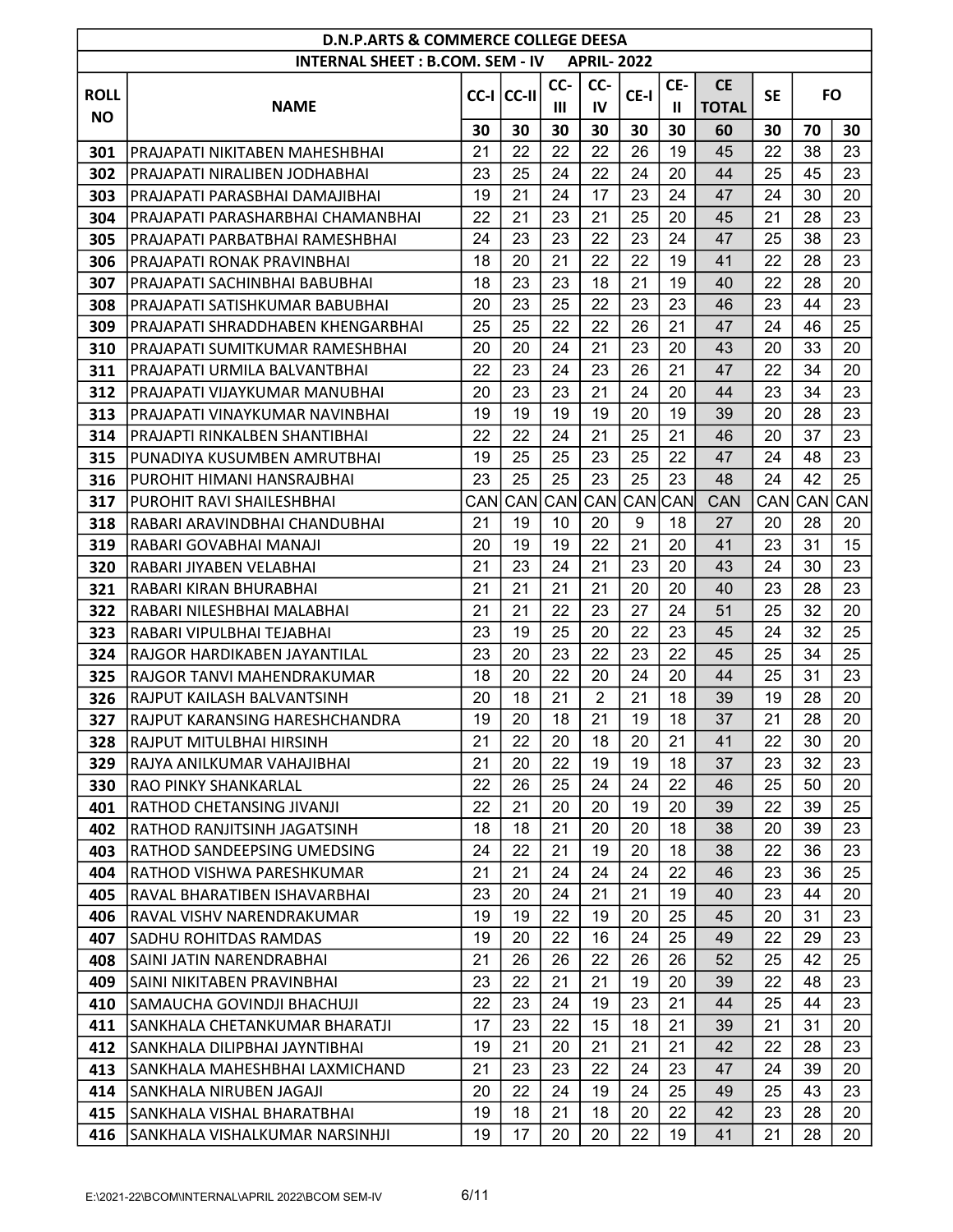|             | <b>D.N.P.ARTS &amp; COMMERCE COLLEGE DEESA</b><br><b>INTERNAL SHEET: B.COM. SEM - IV</b><br><b>APRIL-2022</b> |      |            |     |            |                      |     |              |           |            |           |  |  |  |
|-------------|---------------------------------------------------------------------------------------------------------------|------|------------|-----|------------|----------------------|-----|--------------|-----------|------------|-----------|--|--|--|
|             |                                                                                                               |      |            |     |            |                      |     |              |           |            |           |  |  |  |
| <b>ROLL</b> |                                                                                                               |      | CC-I CC-II | CC- | CC-        | CE-I                 | CE- | <b>CE</b>    | <b>SE</b> |            | <b>FO</b> |  |  |  |
| <b>NO</b>   | <b>NAME</b>                                                                                                   |      |            | Ш   | IV         |                      | Ш   | <b>TOTAL</b> |           |            |           |  |  |  |
|             |                                                                                                               | 30   | 30         | 30  | 30         | 30                   | 30  | 60           | 30        | 70         | 30        |  |  |  |
| 417         | ISANKHALA YOGESHVARKUMAR HINDUJI                                                                              | 19   | 20         | 22  | 21         | 23                   | 19  | 42           | 21        | 38         | 20        |  |  |  |
| 418         | SHAH HARSHKUMAR MAHENDRAKUMAR                                                                                 | 19   | 20         | 20  | 20         | 21                   | 24  | 45           | 24        | 39         | 20        |  |  |  |
| 419         | ISHAH MILANKUMAR ASHOKKUMAR                                                                                   | 23   | 24         | 22  | 24         | 23                   | 25  | 48           | 26        | 43         | 23        |  |  |  |
| 420         | ISHAH SEEMABEN RAMESHBHAI                                                                                     | 19   | 18         | 24  | 21         | 22                   | 25  | 47           | 22        | 32         | 20        |  |  |  |
| 421         | SHAH VIDHIBEN DHIRAJBHAI                                                                                      | 24   | 23         | 23  | 22         | 22                   | 25  | 47           | 24        | 38         | 23        |  |  |  |
| 422         | SHANKHALA KIRANKUMAR NAGJIJI                                                                                  | 18   | 22         | 21  | 18         | 19                   | 19  | 38           | 19        | 28         | 23        |  |  |  |
| 423         | ISHEKH MAHMADVASIM VALIMAHMAD                                                                                 | 22   | 21         | 21  | 23         | 22                   | 21  | 43           | 24        | 39         | 23        |  |  |  |
| 424         | SOLANKI ALPESHJI BHOMAJI                                                                                      | 21   | 23         | 20  | 23         | 25                   | 20  | 45           | 24        | 45         | 23        |  |  |  |
| 425         | SOLANKI ARJUNSINH KESHARSINH                                                                                  | 20   | 19         | 20  | 18         | 21                   | 18  | 39           | 21        | 28         | 23        |  |  |  |
| 426         | SOLANKI BACHUBHA BALAVANTSINH                                                                                 | 19   | 22         | 20  | 18         | 22                   | 20  | 42           | 20        | 34         | 23        |  |  |  |
| 427         | SOLANKI BHAVESHKUMAR ISHVARJI                                                                                 | 21   | 22         | 22  | 21         | 22                   | 20  | 42           | 23        | 34         | 23        |  |  |  |
| 428         | SOLANKI CHHAGUBHA DASHARATHSINH                                                                               | 22   | 22         | 20  | 21         | 20                   | 20  | 40           | 23        | 44         | 23        |  |  |  |
| 429         | SOLANKI DADAMSING BHAVSING                                                                                    | CANI | CAN        | CAN | CAN        | CAN <sub>I</sub> CAN |     | <b>CAN</b>   | CAN       | <b>CAN</b> | CAN       |  |  |  |
| 430         | SOLANKI GOVINDBHAI SOMAJI                                                                                     | 18   | 21         | 19  | 21         | 21                   | 20  | 41           | 21        | 28         | 18        |  |  |  |
| 431         | SOLANKI GOVINDSINH SARJIJI                                                                                    | 21   | 21         | 24  | 20         | 21                   | 19  | 40           | 20        | 30         | 20        |  |  |  |
| 432         | SOLANKI HARDIKKUMAR CHAMNAJI                                                                                  | 21   | 21         | 23  | 21         | 22                   | 19  | 41           | 20        | 30         | 23        |  |  |  |
| 433         | SOLANKI HETALBEN RAMESHKUMAR                                                                                  | 27   | 24         | 26  | 23         | 26                   | 26  | 52           | 26        | 46         | 25        |  |  |  |
| 434         | SOLANKI HITESHKUMAR RAGHANATHJI                                                                               | 23   | 23         | 25  | 21         | 22                   | 26  | 48           | 26        | 43         | 23        |  |  |  |
| 435         | SOLANKI JAYSINH AMARATJI                                                                                      | 18   | 18         | 22  | 21         | 23                   | 18  | 41           | 20        | 28         | 23        |  |  |  |
| 436         | ISOLANKI JITENDRAKUMAR ISHWARLAL                                                                              | 19   | 17         | 21  | 21         | 19                   | 21  | 40           | 19        | 28         | 20        |  |  |  |
| 437         | SOLANKI KAJALBEN GOPALJI                                                                                      | 22   | 24         | 22  | 23         | 26                   | 22  | 48           | 23        | 49         | 23        |  |  |  |
| 438         | SOLANKI MANGALSING RAJSING                                                                                    | CAN  | CAN        | CAN | <b>CAN</b> | <b>CAN</b> CAN       |     | <b>CAN</b>   | CAN       | CAN        | CAN       |  |  |  |
| 439         | SOLANKI MANISHKUMAR BAXIRAM                                                                                   | 19   | 20         | 19  | 20         | 21                   | 22  | 43           | 19        | 29         | 20        |  |  |  |
| 440         | SOLANKI MAYURSING RANGUSINH                                                                                   | 10   | 16         | 19  | 21         | 18                   | 19  | 37           | 21        | 28         | 23        |  |  |  |
| 441         | SOLANKI NENURAM VIRAJI                                                                                        | 23   | 20         | 23  | 21         | 23                   | 23  | 46           | 19        | 30         | 20        |  |  |  |
| 442         | SOLANKI NIKITABEN GOVINDBHAI                                                                                  | 24   | 23         | 24  | 25         | 23                   | 22  | 45           | 21        | 36         | 23        |  |  |  |
| 443         | SOLANKI NILESHKUMAR VAKTAJI                                                                                   | 18   | 19         | 21  | 17         | 18                   | 19  | 37           | 20        | 28         | 23        |  |  |  |
| 444         | SOLANKI NITEENKUMAR KIRANKUMAR                                                                                | 22   | 25         | 23  | 22         | 23                   | 22  | 45           | 24        | 42         | 25        |  |  |  |
| 445         | SOLANKI PIYUSHKUMAR SOMAJI                                                                                    | 20   | 22         | 22  | 20         | 20                   | 19  | 39           | 20        | 32         | 23        |  |  |  |
| 446         | SOLANKI PRAVINKUMAR KUNDANJI                                                                                  | 22   | 19         | 22  | 22         | 23                   | 21  | 44           | 20        | 34         | 23        |  |  |  |
| 447         | SOLANKI RAHULBHA DOLSING                                                                                      | 20   | 21         | 23  | 22         | 24                   | 21  | 45           | 22        | 42         | 23        |  |  |  |
| 448         | SOLANKI RAHULKUMAR ASHOKKUMAR                                                                                 | 20   | 19         | 20  | 20         | 22                   | 19  | 41           | 23        | 31         | 23        |  |  |  |
| 449         | SOLANKI RAHULKUMAR SURESHJI                                                                                   | 20   | 20         | 21  | 21         | 22                   | 21  | 43           | 22        | 38         | 20        |  |  |  |
| 450         | SOLANKI SHIVUBHA LAXMANSINH                                                                                   | 22   | 21         | 24  | 22         | 22                   | 19  | 41           | 24        | 40         | 23        |  |  |  |
| 451         | SOLANKI SHRAVANSING ANSING                                                                                    | 20   | 25         | 23  | 20         | 23                   | 20  | 43           | 24        | 31         | 25        |  |  |  |
| 452         | SOLANKI SMITKUMAR RAMANLAL                                                                                    | 21   | 18         | 22  | 20         | 24                   | 20  | 44           | 21        | 30         | 23        |  |  |  |
| 453         | SOLANKI SONALBA JEKAJI                                                                                        | 21   | 21         | 20  | 19         | 23                   | 21  | 44           | 21        | 33         | 18        |  |  |  |
| 454         | SOLANKI SURESHSINH NARENDRASINH                                                                               | 23   | 24         | 22  | 24         | 25                   | 20  | 45           | 22        | 37         | 28        |  |  |  |
| 455         | SOLANKI YOGESHKUMAR PARESHKUMAR                                                                               | 19   | 19         | 21  | 18         | 22                   | 19  | 41           | 21        | 28         | 25        |  |  |  |
| 456         | ISONI ANERI HARSHADBHAI                                                                                       | 20   | 20         | 24  | 19         | 21                   | 20  | 41           | 23        | 31         | 20        |  |  |  |
| 457         | SONI ASHVINKUMAR HITESHBHAI                                                                                   | 20   | 22         | 22  | 18         | 23                   | 20  | 43           | 21        | 28         | 23        |  |  |  |
| 458         | SONI PRIYABEN PARASMAL                                                                                        | 23   | 21         | 24  | 25         | 26                   | 21  | 47           | 25        | 38         | 20        |  |  |  |
| 459         | SONI TISHABEN JIGNESHKUMAR                                                                                    | 21   | 18         | 23  | 24         | 21                   | 26  | 47           | 21        | 28         | 23        |  |  |  |
| 460         | SUDRASANA DHRUVKUMAR DILIPBHAI                                                                                | 18   | 18         | 23  | 23         | 19                   | 22  | 41           | 19        | 28         | 20        |  |  |  |
| 461         | ISUKHADIYA KRINABEN JAYESHKUMAR                                                                               | 20   | 20         | 22  | 21         | 19                   | 20  | 39           | 20        | 36         | 23        |  |  |  |
| 462         | SUMARA SAHINBEN HABIBBHAI                                                                                     | 20   | 22         | 24  | 24         | 25                   | 22  | 47           | 23        | 38         | 25        |  |  |  |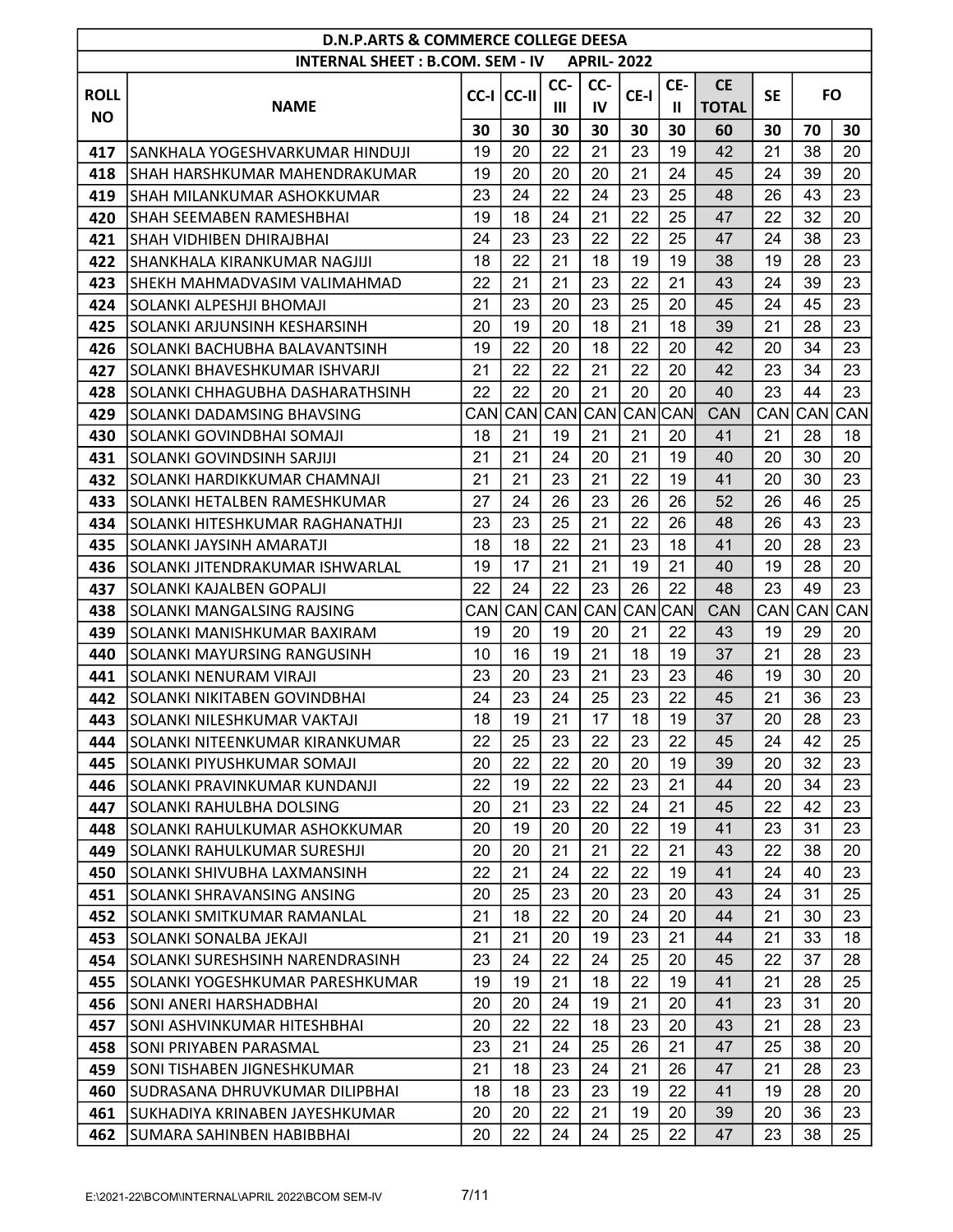|             | <b>D.N.P.ARTS &amp; COMMERCE COLLEGE DEESA</b> |    |                    |     |                   |      |     |              |           |           |    |
|-------------|------------------------------------------------|----|--------------------|-----|-------------------|------|-----|--------------|-----------|-----------|----|
|             | <b>INTERNAL SHEET: B.COM. SEM - IV</b>         |    |                    |     | <b>APRIL-2022</b> |      |     |              |           |           |    |
| <b>ROLL</b> |                                                |    | $ CC-I $ $ CC-II $ | CC- | CC-               | CE-I | CE- | <b>CE</b>    | <b>SE</b> | <b>FO</b> |    |
| <b>NO</b>   | <b>NAME</b>                                    |    |                    | Ш   | IV                |      | Ш   | <b>TOTAL</b> |           |           |    |
|             |                                                | 30 | 30                 | 30  | 30                | 30   | 30  | 60           | 30        | 70        | 30 |
| 463         | ISUNDESHA HITENKUMAR SHANKARJI                 | 22 | 22                 | 23  | 23                | 24   | 23  | 47           | 26        | 29        | 23 |
| 464         | ISUNDESHA KETAN RAJESHKUMAR                    | 17 | 19                 | 21  | 22                | 22   | 21  | 43           | 19        | 16        | 23 |
| 465         | SUNDHESHA NILESHKUMAR MOHANLAL                 | 19 | 20                 | 20  | 20                | 20   | 26  | 46           | 20        | 34        | 20 |
| 466         | ISUTHAR APEXABEN VINODBHAI                     | 19 | 20                 | 23  | 23                | 22   | 24  | 46           | 22        | 28        | 23 |
| 467         | SUTHAR ARVINDKUMAR POPATJI                     | 22 | 20                 | 22  | 16                | 24   | 18  | 42           | 22        | 30        | 20 |
| 468         | SUTHAR DASHRATHBHAI ISHVARBHAI                 | 18 | 19                 | 21  | 19                | 18   | 19  | 37           | 22        | 29        | 18 |
| 469         | ISUTHAR DHAVALKUMAR UTTAMJI                    | 18 | 22                 | 22  | 21                | 22   | 20  | 42           | 22        | 38        | 20 |
| 470         | ISUTHAR HITESHBHAI POPATBHAI                   | 18 | 21                 | 21  | 20                | 19   | 20  | 39           | 21        | 34        | 23 |
| 471         | İSUTHAR JAYESHKUMAR MOHANJI                    | 20 | 19                 | 21  | 22                | 21   | 18  | 39           | 20        | 28        | 23 |
| 472         | İSUTHAR JITENDRABHAI RAMESHJI                  | 18 | 20                 | 20  | 18                | 24   | 19  | 43           | 18        | 30        | 20 |
| 473         | İSUTHAR KAMLESHBHAI JETHAJI                    | 16 | 16                 | 21  | 20                | 15   | 19  | 34           | 18        | 28        | 18 |
| 474         | SUTHAR MAHESHBHAI PRAKASHBHAI                  | 18 | 19                 | 19  | 21                | 18   | 19  | 37           | 19        | 6         | 23 |
| 475         | ISUTHAR RISHILBHAI VIRJI                       | 21 | 23                 | 24  | 23                | 23   | 20  | 43           | 21        | 41        | 25 |
| 476         | İSUTHAR SURESHBHAI ASHOKJI                     | 20 | 20                 | 23  | 23                | 23   | 20  | 43           | 20        | 37        | 23 |
| 477         | SUTHAR UKESHBHAI BHARATBHAI                    | 19 | 18                 | 21  | 21                | 22   | 20  | 42           | 18        | 28        | 25 |
| 478         | SUTHAR VIPULBHAI MAGANBHAI                     | 20 | 22                 | 22  | 23                | 22   | 21  | 43           | 21        | 29        | 23 |
| 479         | TANK DIPAK GANPATLAL                           | 20 | 19                 | 21  | 23                | 23   | 20  | 43           | 21        | 13        | 23 |
| 480         | TANK HITESHKUMAR RAMESHBHAI                    | 19 | 22                 | 18  | 24                | 23   | 20  | 43           | 22        | 28        | 20 |
| 481         | TANK KINJALBEN HARSHADBHAI                     | 23 | 21                 | 24  | 24                | 25   | 21  | 46           | 22        | 35        | 25 |
| 482         | TANK MANISHKUMAR GANPATLAL                     | 19 | 19                 | 22  | 22                | 19   | 23  | 42           | 22        | 28        | 15 |
| 483         | TANK PRIYANKABEN VINODKUMAR                    | 24 | 20                 | 25  | 26                | 26   | 22  | 48           | 25        | 47        | 25 |
| 484         | TANK RAMESHKUMAR NATAVARLAL                    | 9  | 6                  | 11  | 8                 | AB   | 12  | 12           | AB        | AB        | AB |
| 485         | THAKKAR ARMYBEN SHAILESHKUMAR                  | 21 | 21                 | 23  | 24                | 23   | 22  | 45           | 21        | 30        | 23 |
| 486         | THAKKAR CHANDNIBEN SURESHKUMAR                 | 18 | 18                 | 19  | 21                | 22   | 25  | 47           | 21        | 28        | 20 |
| 487         | THAKKAR DEEP KALPESHBHAI                       | 19 | 17                 | 21  | 17                | 19   | 18  | 37           | 19        | 28        | 20 |
| 488         | THAKKAR MAYURIBEN SEVANTIBHAI                  | 23 | 22                 | 21  | 21                | 23   | 18  | 41           | 21        | 28        | 23 |
| 489         | THAKKAR POONAM MUKESHBHAI                      | 23 | 22                 | 22  | 20                | 19   | 25  | 44           | 25        | 28        | 25 |
| 490         | THAKKAR ROHIT HASMUKHBHAI                      | 9  | 7                  | 8   | 6                 | 9    | 7   | 16           | 9         | 30        | AB |
| 491         | THAKKAR SAPNABEN PRAVINKUMAR                   | 22 | 27                 | 22  | 25                | 24   | 23  | 47           | 23        | 45        | 25 |
| 492         | THAKOR ARYAN SURESHKUMAR                       | 20 | 21                 | 23  | 24                | 22   | 24  | 46           | 25        | 34        | 20 |
| 493         | <b>THAKOR BHARTIBEN KANTIJI</b>                | 19 | 25                 | 23  | 20                | 23   | 20  | 43           | 24        | 37        | 25 |
| 494         | THAKOR KARANJI HEDUJI                          | 21 | 25                 | 22  | 22                | 25   | 19  | 44           | 22        | 34        | 25 |
| 495         | THAKOR NARENDRABHAI SHAMBHUBHAI                | 18 | 19                 | 21  | 22                | 23   | 20  | 43           | 21        | 31        | 20 |
| 496         | THAKOR NATAVARSING BHAVARSING                  | 20 | 20                 | 20  | 19                | 20   | 19  | 39           | 20        | 28        | 20 |
| 497         | THAKOR SAGARKUMAR JAYANTIBHAI                  | 18 | 16                 | 20  | 23                | 18   | 19  | 37           | 19        | 28        | 15 |
| 498         | THAKOR SAHILKUMAR MUKESHBHAI                   | 20 | 19                 | 22  | 22                | 24   | 19  | 43           | 20        | 28        | 23 |
| 499         | THAKOR VIJAYKUMAR RAMESHJI                     | 19 | 23                 | 25  | 20                | 22   | 21  | 43           | 21        | 32        | 15 |
| 500         | THAKOR VISHVABEN MANORJI                       | 19 | 24                 | 24  | 22                | 25   | 21  | 46           | 22        | 37        | 25 |
| 501         | THAKUR JENISHA MANISHSINH                      | 24 | 22                 | 26  | 25                | 25   | 25  | 50           | 24        | 32        | 23 |
| 502         | THAVARANI JIGARKUMAR DEVAJI                    | 22 | 25                 | 25  | 21                | 21   | 21  | 42           | 20        | 33        | 23 |
| 503         | TRIVEDI MANAVKUMAR MAHENDRABHAI                | 19 | 21                 | 22  | 21                | 24   | 22  | 46           | 20        | 28        | 20 |
| 504         | TRIVEDI MITKUMAR BHARATBHAI                    | 21 | 23                 | 25  | 22                | 21   | 21  | 42           | 19        | 32        | 23 |
| 505         | VADVASHIYA RAHULKUMAR PANCHAJI                 | 19 | 21                 | 26  | 22                | 23   | 21  | 44           | 19        | 29        | 20 |
| 506         | VAGHELA ANILKUMAR BHUPATSING                   | 21 | 24                 | 21  | 18                | 22   | 20  | 42           | 20        | 33        | 20 |
| 507         | VAGHELA MANSIBEN PRAVINBHAI                    | 20 | 21                 | 26  | 24                | 23   | 22  | 45           | 23        | 35        | 25 |
| 508         | VAGHELA NARESH RAMANIKLAL                      | 21 | 21                 | 24  | 19                | 23   | 22  | 45           | 24        | 32        | 25 |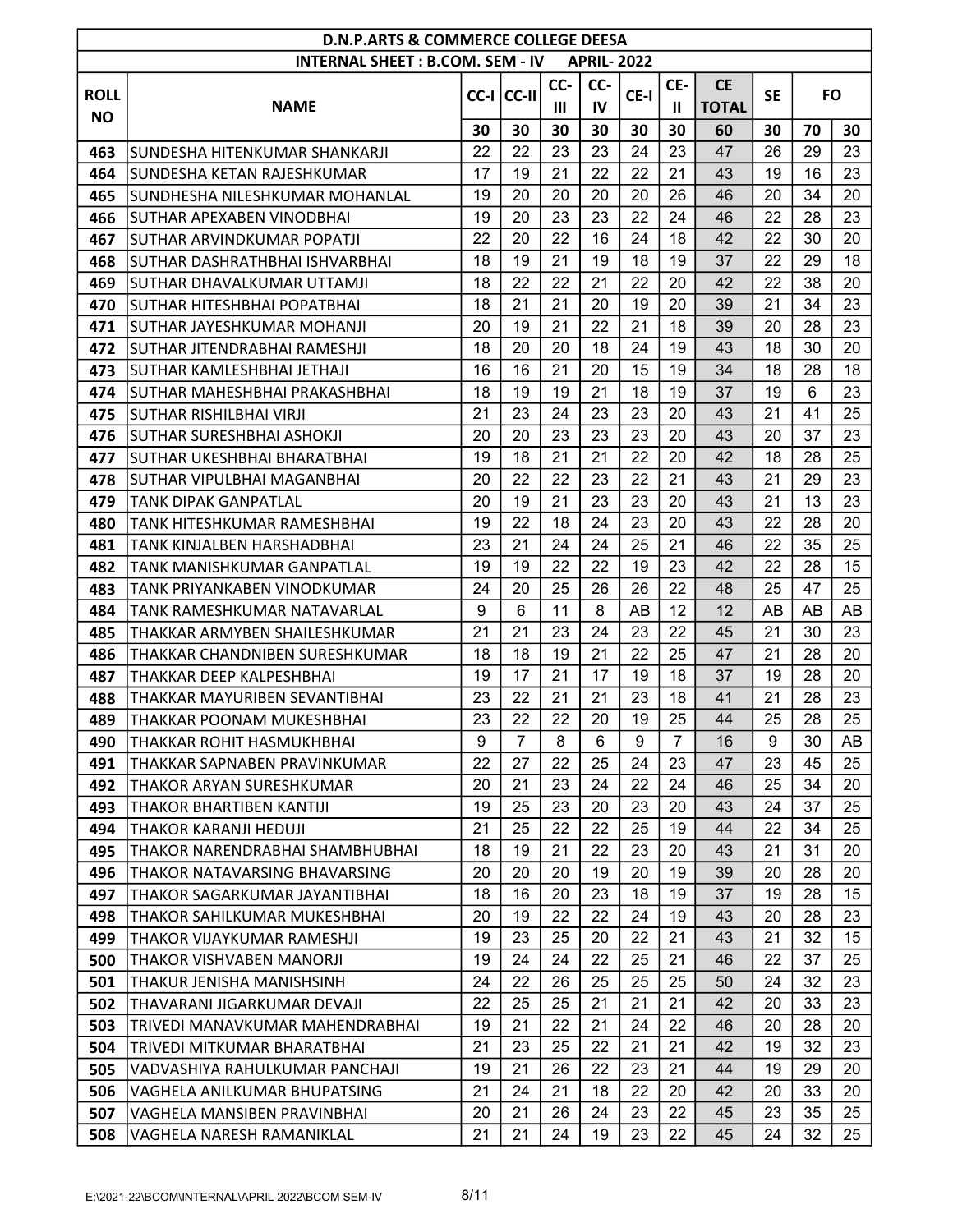|             | <b>D.N.P.ARTS &amp; COMMERCE COLLEGE DEESA</b> |                |            |                |                   |                    |              |              |                |     |           |
|-------------|------------------------------------------------|----------------|------------|----------------|-------------------|--------------------|--------------|--------------|----------------|-----|-----------|
|             | <b>INTERNAL SHEET: B.COM. SEM - IV</b>         |                |            |                | <b>APRIL-2022</b> |                    |              |              |                |     |           |
| <b>ROLL</b> |                                                |                | CC-I CC-II | CC-            | CC-               | CE-I               | CE-          | <b>CE</b>    | <b>SE</b>      |     | <b>FO</b> |
| <b>NO</b>   | <b>NAME</b>                                    |                |            | $\mathbf{III}$ | IV                |                    | $\mathbf{I}$ | <b>TOTAL</b> |                |     |           |
|             |                                                | 30             | 30         | 30             | 30                | 30                 | 30           | 60           | 30             | 70  | 30        |
| 509         | VAGHELA NIRMALBHAI SHANTIBHAI                  | 22             | 26         | 22             | 22                | 22                 | 21           | 43           | 23             | 39  | 23        |
| 510         | VAGHELA RAVINDRASINH BALUSINH                  | 13             | 16         | 17             | 17                | 17                 | 17           | 34           | 17             | AB  | 20        |
| 511         | VAGHELA YOGESHBHAI JAGDISHBHAI                 | 20             | 18         | 21             | 18                | 21                 | 19           | 40           | 20             | 28  | 20        |
| 512         | VAISHNAV CHANCHAL DINESHBHAI                   | 18             | 20         | 11             | 4                 | 20                 | 8            | 28           | $\overline{7}$ | 28  | 23        |
| 513         | VAISHNAV SHRUTIBEN GHANSHYAMBHAI               | 22             | 23         | 24             | 22                | 23                 | 22           | 45           | 23             | 37  | 25        |
| 514         | YADAV PAYAL NITINBHAI                          | 23             | 23         | 25             | 23                | 25                 | 23           | 48           | 24             | 32  | 20        |
| 515         | ISHAIKH SADAB AADILBHAI                        | 18             | 24         | 23             | 21                | 24                 | 23           | 47           | 23             | 28  | 23        |
| 516         | CHAUHAN MITALBEN DHIRAJBHAI                    | 21             | 20         | 21             | 22                | 24                 | 19           | 43           | 19             | 28  | 20        |
| 517         | CHAUHAN NIMABEN RANAJI                         | 23             | 23         | 23             | 22                | 23                 | 21           | 44           | 22             | 34  | 23        |
| 518         | CHAUHAN SIMABEN ANARJI                         | 21             | 21         | 23             | 18                | 25                 | 20           | 45           | 21             | 36  | 25        |
| 519         | CHAUHAN VISHNUKUMAR PARJI                      | 19             | 20         | 22             | 18                | 24                 | 22           | 46           | 20             | 33  | 23        |
| 520         | MAKWANA ROHITKUMAR LEBABHAI                    | 21             | 23         | 22             | 22                | 22                 | 19           | 41           | 22             | 33  | 23        |
| 521         | <b>MALI SHITTALBEN KANTILAL</b>                | 18             | 20         | 21             | 18                | 22                 | 19           | 41           | 20             | 29  | 23        |
| 522         | PRAJAPATI GAURAVKUMAR KIRANBHAI                |                | CAN CAN    | CAN            | <b>CAN</b>        | <b>CAN</b> CAN     |              | <b>CAN</b>   | CAN            | CAN | CAN       |
| 523         | PRAJAPATI RAJUBHAI DAHYABHAI                   | 22             | 17         | 19             | 20                | 20                 | 21           | 41           | 20             | 30  | 15        |
| 524         | ZAKHADIYA RAHULBHAI ANUPJI                     | 19             | 22         | 23             | 20                | 22                 | 21           | 43           | 18             | 28  | 20        |
| 525         | SOLANKI RAHULSINH BALSINH                      | 21             | 23         | 23             | 5                 | 22                 | 24           | 46           | 8              |     | 22        |
| 601         | AAL PANKAJKUMAR PARBATBHAI                     |                | CAN CAN    | CAN            | <b>CAN</b>        | <b>CAN</b> CAN     |              | <b>CAN</b>   | CAN            | CAN | CAN       |
| 602         | BALISANIYA AASHUBEN VELAJI                     | 21             | 24         | 20             | 21                | 23                 | 19           | 42           | 23             | 34  | 25        |
| 603         | <b>BAROT RINKUBEN HARSHADKUMAR</b>             | 21             | 20         | 24             | 22                | 22                 | 25           | 47           | 22             | 28  | 20        |
| 604         | <b>BAVA VISHNUPURI HARCHANDPURI</b>            | AB             | AB         | 9              | AB                | AB                 | AB           | AB           | AB             | AB  | AB        |
| 605         | BHADAURIYA NISHA DHARMENDRASINH                | 19             | 19         | 17             | 22                | 17                 | 19           | 36           | 22             | 28  | 18        |
| 606         | BHILADIYA MITTALBEN BHURABHAI                  | 20             | 22         | 25             | 23                | 22                 | 25           | 47           | 24             | 30  | 25        |
| 607         | CHAUDHARY GOPALBHAI KARSHANBHAI                | 8              | AB         | 9              | 3                 | $\overline{7}$     | 13           | 20           | 11             | 30  | AB        |
| 608         | CHAUDHARY NILESHBHAI CHELABHAI                 | 20             | 23         | 22             | 20                | 23                 | 21           | 44           | 23             | 32  | 23        |
| 609         | CHAUDHARY NITESHBHAI DANABHAI                  | 22             | 23         | 24             | 20                | 26                 | 21           | 47           | 23             | 38  | 23        |
| 610         | CHAUDHARY PINABEN BHAGABHAI                    | 24             | 24         | 26             | 24                | 27                 | 23           | 50           | 23             | 44  | 28        |
| 611         | CHAUHAN SHAMAIYABANU SIKANDARKHAN              | 19             | 19         | 18             | 18                | 15                 | 19           | 34           | 22             | 31  | 20        |
| 612         | CHAUHAN VIKRAMBHAI RAMESHBHAI                  | 20             | 23         | 24             | 23                | 21                 | 21           | 42           | 23             | 34  | 23        |
| 613         | DARJI ASMITABEN NATVARBHAI                     | 22             | 23         | 23             | 23                | 24                 | 21           | 45           | 22             | 33  | 25        |
| 614         | DESAI ASHISHKUMAR BABULAL                      | 18             | 18         | 25             | 22                | 20                 | 20           | 40           | 21             | 28  | 23        |
| 615         | <b>DESAI AYUSHI DASHRATHBHAI</b>               | 20             | 22         | 25             | 23                | 22                 | 21           | 43           | 22             | 32  | 23        |
| 616         | <b>DESAI JADIBEN ISHVARBHAI</b>                | 18             | 17         | 21             | 20                | 19                 | 17           | 36           | 19             | 29  | 18        |
| 617         | DESAI JAYDEEP HIRABHAI                         | 21             | 22         | 24             | 19                | 25                 | 23           | 48           | 22             | 30  | 23        |
| 618         | DESAI RAHULBHAI MAFABHAI                       | 20             | 23         | 24             | 21                | 23                 | 21           | 44           | 23             | 28  | 25        |
| 619         | DHEPA ARVINDBHAI CHANDUJI                      | 20             | 19         | 23             | 21                | 22                 | 20           | 42           | 22             | 29  | 23        |
| 620         | DHEPA RAHULKUMAR SHAMBHUJI                     | CANI           | CAN        | CAN            | <b>CAN</b>        | CAN <sub>CAN</sub> |              | <b>CAN</b>   | CAN            | CAN | CAN       |
| 621         | GAUSVAMI ASHVINGIRI AMRATGIRI                  | 22             | 23         | 24             | 22                | 26                 | 26           | 52           | 24             | 43  | 25        |
| 622         | <b>GELOT BHAVESH SHANKARBHAI</b>               | 19             | 21         | 22             | 22                | 21                 | 20           | 41           | 22             | 32  | 18        |
| 623         | <b>GELOT BHIKHABHAI SURESHBHAI</b>             | 20             | 18         | 22             | 14                | 17                 | 21           | 38           | 21             | 28  | 20        |
| 624         | GELOT KALABEN PRAHLADJI                        | 19             | 20         | 20             | 18                | 21                 | 22           | 43           | 20             | 30  | 20        |
| 625         | <b>GELOT KAUSHIKKUMAR MOTILAL</b>              | 20             | 23         | 23             | 16                | 19                 | 21           | 40           | 23             | 32  | 23        |
| 626         | <b>GELOT RINKUBEN DINESHBHAI</b>               | 24             | 22         | 23             | 21                | 21                 | 21           | 42           | 24             | 25  | 20        |
| 627         | <b>GELOT ZINKAL JAGADISHBHAI</b>               | 21             | 21         | 23             | 21                | 24                 | 19           | 43           | 23             | 28  | 25        |
| 628         | <b>GOHIL SACHINBHAI RAMESHBHAI</b>             | $\overline{7}$ | 19         | 22             | 13                | 17                 | 20           | 37           | 10             | 18  | AB        |
| 629         | HADIYOL SIDDHARAJSINH TAKHATSINH               | 18             | 20         | 23             | 17                | 22                 | 21           | 43           | 21             | 31  | 20        |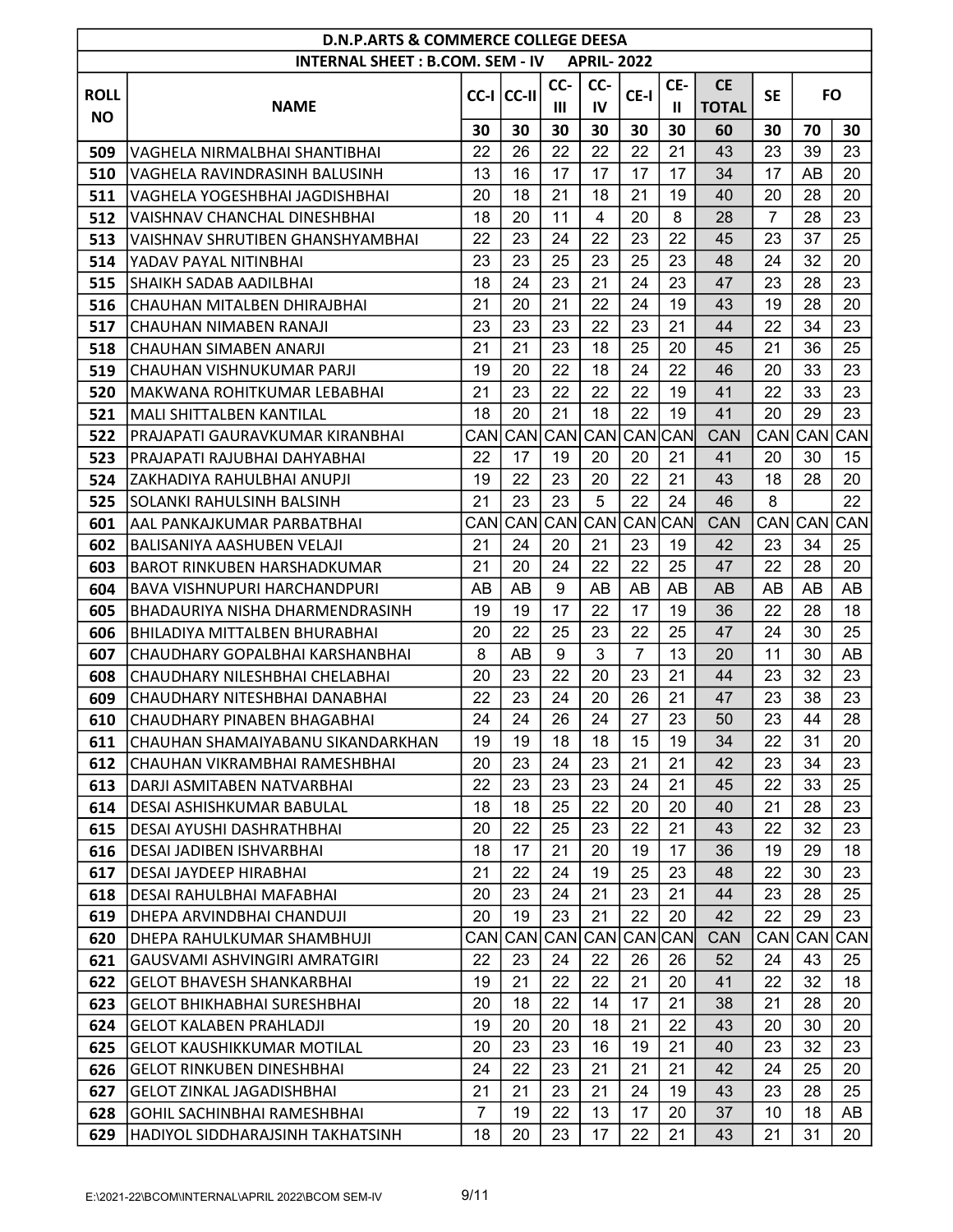|             | <b>D.N.P.ARTS &amp; COMMERCE COLLEGE DEESA</b><br><b>INTERNAL SHEET: B.COM. SEM - IV</b><br><b>APRIL-2022</b> |                |                |         |            |             |            |              |           |           |            |  |  |  |
|-------------|---------------------------------------------------------------------------------------------------------------|----------------|----------------|---------|------------|-------------|------------|--------------|-----------|-----------|------------|--|--|--|
|             |                                                                                                               |                |                |         |            |             |            |              |           |           |            |  |  |  |
| <b>ROLL</b> |                                                                                                               |                | CC-I CC-II     | CC-     | CC-        | CE-I        | CE-        | <b>CE</b>    | <b>SE</b> | <b>FO</b> |            |  |  |  |
| <b>NO</b>   | <b>NAME</b>                                                                                                   |                |                | Ш       | IV         |             | Ш          | <b>TOTAL</b> |           |           |            |  |  |  |
|             |                                                                                                               | 30             | 30             | 30      | 30         | 30          | 30         | 60           | 30        | 70        | 30         |  |  |  |
| 630         | IHARIJAN HITESHBHAI BHURABHAI                                                                                 | 24             | 22             | 22      | 17         | 23          | 25         | 48           | 22        | 44        | 23         |  |  |  |
| 631         | IJADAV DEEPTEEBEN RAJBHAI                                                                                     | 22             | 24             | 25      | 21         | 23          | 25         | 48           | 24        | 36        | 20         |  |  |  |
| 632         | JADAV YUVARAJSINH GULABSINH                                                                                   | 19             | 18             | 23      | 21         | 20          | 20         | 40           | 22        | 24        | 23         |  |  |  |
| 633         | JOSHI CHIRAG DAYARAMBHAI                                                                                      | CANI           | CAN            | CAN     | <b>CAN</b> | CAN         | <b>CAN</b> | <b>CAN</b>   | CAN       | CAN       | CAN        |  |  |  |
| 634         | JOSHI RAHUL MAFABHAI                                                                                          | 21             | 23             | 24      | 20         | 22          | 21         | 43           | 21        | 28        | 23         |  |  |  |
| 635         | JOSHI TUSHAR HAKMAJI                                                                                          | 20             | 21             | 22      | 18         | 17          | 21         | 38           | 20        | 28        | 20         |  |  |  |
| 636         | JUNARVADIYA JIGARBHAI GOVINDJI                                                                                | 19             | 22             | 23      | 22         | 21          | 22         | 43           | 21        | 35        | 23         |  |  |  |
| 637         | KANKODIA TUSHARBHAI DILIPBHAI                                                                                 | 19             | 21             | 21      | 19         | 21          | 18         | 39           | 20        | 28        | 23         |  |  |  |
| 638         | KHEMANIYA KARSHANJI GOVINDBHAI                                                                                | 22             | 22             | 24      | 19         | 22          | 20         | 42           | 22        | 34        | 23         |  |  |  |
| 639         | KUMARI NEETU LALTASINH                                                                                        | 20             | 22             | 23      | 17         | 23          | 20         | 43           | 23        | 28        | 20         |  |  |  |
| 640         | KUVARESA VIKRAMBHAI JAYNTIBHAI                                                                                | 20             | 22             | 22      | 18         | 21          | 20         | 41           | 22        | 35        | 23         |  |  |  |
| 641         | LANGOTI SANGITABEN VASHRAMJI                                                                                  | CAN            | CAN            | CAN     | <b>CAN</b> | CANCAN      |            | <b>CAN</b>   | CAN       | CAN       | CAN        |  |  |  |
| 642         | LUHAR JINALBAHEN KIRTIKUMAR                                                                                   | 12             | 17             | 16      | 14         | 17          | 17         | 34           | 16        | AB        | 20         |  |  |  |
| 643         | LUHAR PINKABEN DALAPATBHAI                                                                                    | 23             | 23             | 25      | 22         | 22          | 23         | 45           | 23        | 35        | 23         |  |  |  |
| 644         | MAJIRANA SEJAL DINESHBHAI                                                                                     | 21             | 22             | 24      | 21         | 25          | 19         | 44           | 24        | 28        | 20         |  |  |  |
| 645         | MAKVANA SAGAR HAVANJI                                                                                         | CAN            | CAN            | CAN     | CAN        | CAN         | <b>CAN</b> | <b>CAN</b>   | CAN       | CAN       | CAN        |  |  |  |
| 646         | MAKVANA YASHKUMAR JITENDRABHAI                                                                                | 19             | 21             | 18      | 17         | 22          | 23         | 45           | 22        | 42        | 20         |  |  |  |
| 647         | MALI ALKABEN BHERABHAI                                                                                        | 19             | 24             | 21      | 22         | 25          | 19         | 44           | 12        | 42        | 23         |  |  |  |
| 648         | MALI ARCHANABEN BHERAJI                                                                                       | 21             | 24             | 23      | 20         | 21          | 21         | 42           | 23        | 33        | 25         |  |  |  |
| 649         | MALI HARESHKUMAR BHARATBHAI                                                                                   | 23             | 21             | 20      | 16         | 21          | 21         | 42           | 21        | 31        | 25         |  |  |  |
| 650         | MALI JAYESHKUMAR MALABHAI                                                                                     | 21             | 20             | 19      | 19         | 20          | 18         | 38           | 19        | 28        | AB         |  |  |  |
| 651         | <b>MALI JAYSHREE DINESHBHAI</b>                                                                               | 18             | 20             | 21      | 19         | 19          | 21         | 40           | 21        | 28        | 20         |  |  |  |
| 652         | MALI JINKAL BHARATKUMAR                                                                                       | $\overline{7}$ | $\overline{7}$ | 9       | 1          | 6           | 5          | 11           | 13        | 28        | 23         |  |  |  |
| 653         | MALI KALPESHKUMAR LAXMICHAND                                                                                  | 16             | 19             | 17      | 19         | 18          | 18         | 36           | 15        | 28        | 23         |  |  |  |
| 654         | <b>MALI MAHENDRA KANTILAL</b>                                                                                 | 18             | 20             | 18      | 19         | 19          | 17         | 36           | 21        | 31        | 18         |  |  |  |
| 655         | MALI MAHENDRAKUMAR RATILAL                                                                                    | 22             | 22             | 22      | 17         | 21          | 19         | 40           | 23        | 36        | AB         |  |  |  |
| 656         | İMALOTARIYA NANJIBHAI POPATJI                                                                                 | 19             | 19             | 23      | 19         | 17          | 21         | 38           | 23        | 28        | 20         |  |  |  |
| 657         | MEVADA KUNDANKUMAR VINODBHAI                                                                                  | 19             | 23             | 22      | 23         | 22          | 22         | 44           | 21        | 28        | 18         |  |  |  |
| 658         | NAI SAVAN MANUBHAI                                                                                            | 17             | 19             | 19      | 21         | 20          | 22         | 42           | 21        | 28        | 20         |  |  |  |
| 659         | NAI SURAJ MAFATLAL                                                                                            | 17             | $\overline{7}$ | 19      | 14         | 16          | 20         | 36           | 15        | 28        | 18         |  |  |  |
| 660         | PADHIYAR BHAVESHKUMAR PRAVINBHAI                                                                              | CANI           |                | CAN CAN |            | CAN CAN CAN |            | <b>CAN</b>   | CAN       | CAN       | <b>CAN</b> |  |  |  |
| 661         | PANCHAL VINALBEN SHANTILAL                                                                                    | CANI           |                | CAN CAN |            | CAN CAN CAN |            | <b>CAN</b>   | CAN       |           | CAN CAN    |  |  |  |
| 662         | PARMAR ALPESHJI BHAVANJI                                                                                      | 19             | 22             | 22      | 18         | 23          | 24         | 47           | 23        | 38        | 23         |  |  |  |
| 663         | PARMAR DURGESHBHAI SHIVABHAI                                                                                  | 19             | 20             | 21      | 15         | 18          | 20         | 38           | 20        | 31        | 18         |  |  |  |
| 664         | PARMAR FULSING HARISING                                                                                       | 18             | 22             | 20      | 23         | 20          | 20         | 40           | 22        | 36        | 20         |  |  |  |
| 665         | PARMAR HARITABEN PARESHBHAI                                                                                   | 21             | 24             | 23      | 22         | 20          | 20         | 40           | 22        | 40        | 23         |  |  |  |
| 666         | PARMAR HEENABEN PARBATBHAI                                                                                    | 21             | 24             | 22      | 24         | 23          | 21         | 44           | 23        | 44        | 23         |  |  |  |
| 667         | PARMAR KOMALBEN AMARATBHAI                                                                                    | 21             | 21             | 24      | 22         | 24          | 24         | 48           | 24        | 39        | 25         |  |  |  |
| 668         | IPARMAR MAHESHKUMAR BHAGAJI                                                                                   | 19             | 18             | 22      | 19         | 16          | 21         | 37           | 19        | 28        | 23         |  |  |  |
| 669         | PARMAR PRIYANKABEN VIJAYSING                                                                                  | 20             | 22             | 23      | 24         | 24          | 26         | 50           | 23        | 28        | 25         |  |  |  |
| 670         | PARMAR RAVI MAHESHBHAI                                                                                        | 23             | 22             | 21      | 20         | 20          | 24         | 44           | 19        | 28        | 25         |  |  |  |
| 671         | PATHAN AFAJALSHAH RAMZANALI                                                                                   | 18             | 19             | 19      | 15         | 20          | 20         | 40           | 20        | 18        | 25         |  |  |  |
| 672         | PATHAN SANJARKHAN MAHAMMADHANIFKHA                                                                            | 20             | 23             | 21      | 24         | 24          | 23         | 47           | 20        | 32        | 23         |  |  |  |
| 673         | PATTHARWALA MITALI KALPESHBHAI                                                                                | 21             | 20             | 25      | 20         | 24          | 21         | 45           | 21        | 29        | 20         |  |  |  |
| 674         | PRAJAPATI ASHVINBHAI RAJABHAI                                                                                 | 8              | $\overline{7}$ | 18      | 21         | 20          | 19         | 39           | 19        | 28        | 15         |  |  |  |
| 675         | PRAJAPATI ATULKUMAR PRAHALADBHAI                                                                              | 19             | 18             | 16      | 19         | 20          | 18         | 38           | 21        | 30        | 23         |  |  |  |